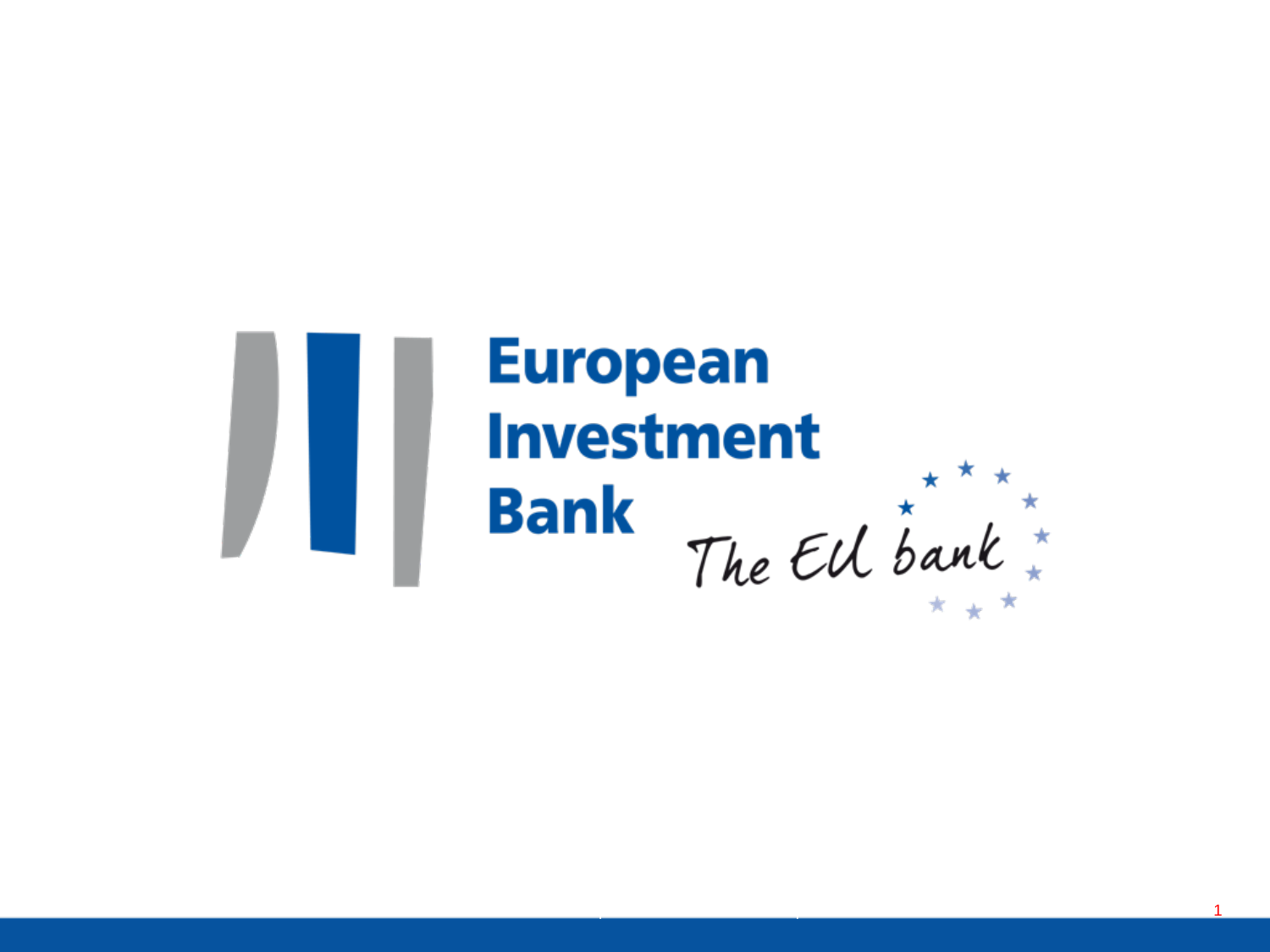#### **EU Biodiversity Strategy 2020 – Implementation: Innovative Financing Tools**

**Riga, 27 May 2014**

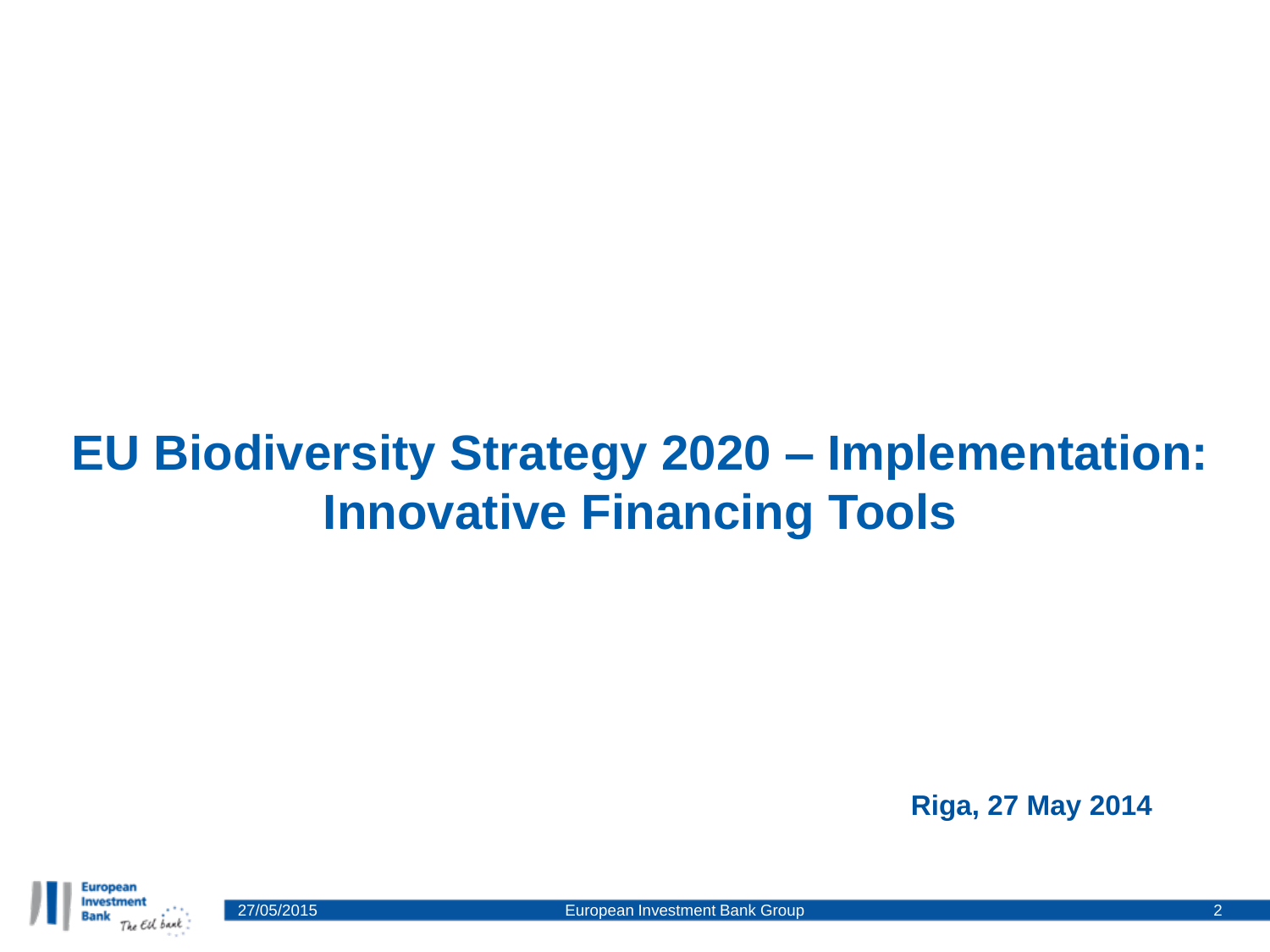## **The European Investment Bank (EIB)**

- **EIB** is the EU's long-term lending bank set up in 1958 by the Treaty of Rome, headquartered in Luxembourg
- **EIB shareholders are the 28 EU Member States**
- **EXTERGHT Largest multilateral lender and borrower in the world**
- Around 400 projects annually in more than 160 countries
- Around 10% of financing is for projects outside the EU
- Financing is in support for EU priority objectives: climate change, infrastructure, energy, SMEs, regional development…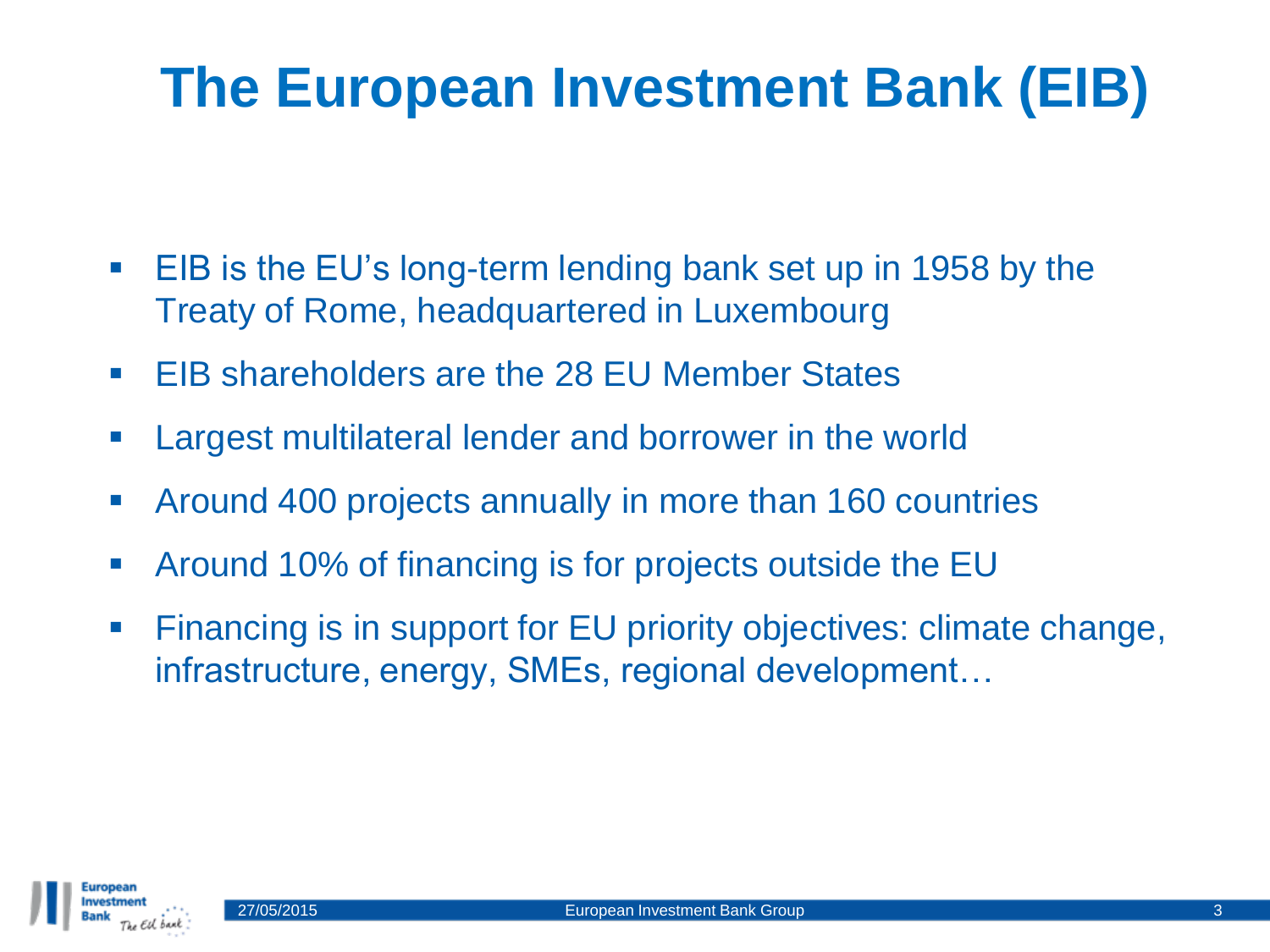#### **EIB Lending Volume, Climate Action, Environment (\*)**

- **Efforts to mitigate/adapt to climate change are a priority for EIB**
- **More than 25% of total EIB lending goes towards Climate Action**

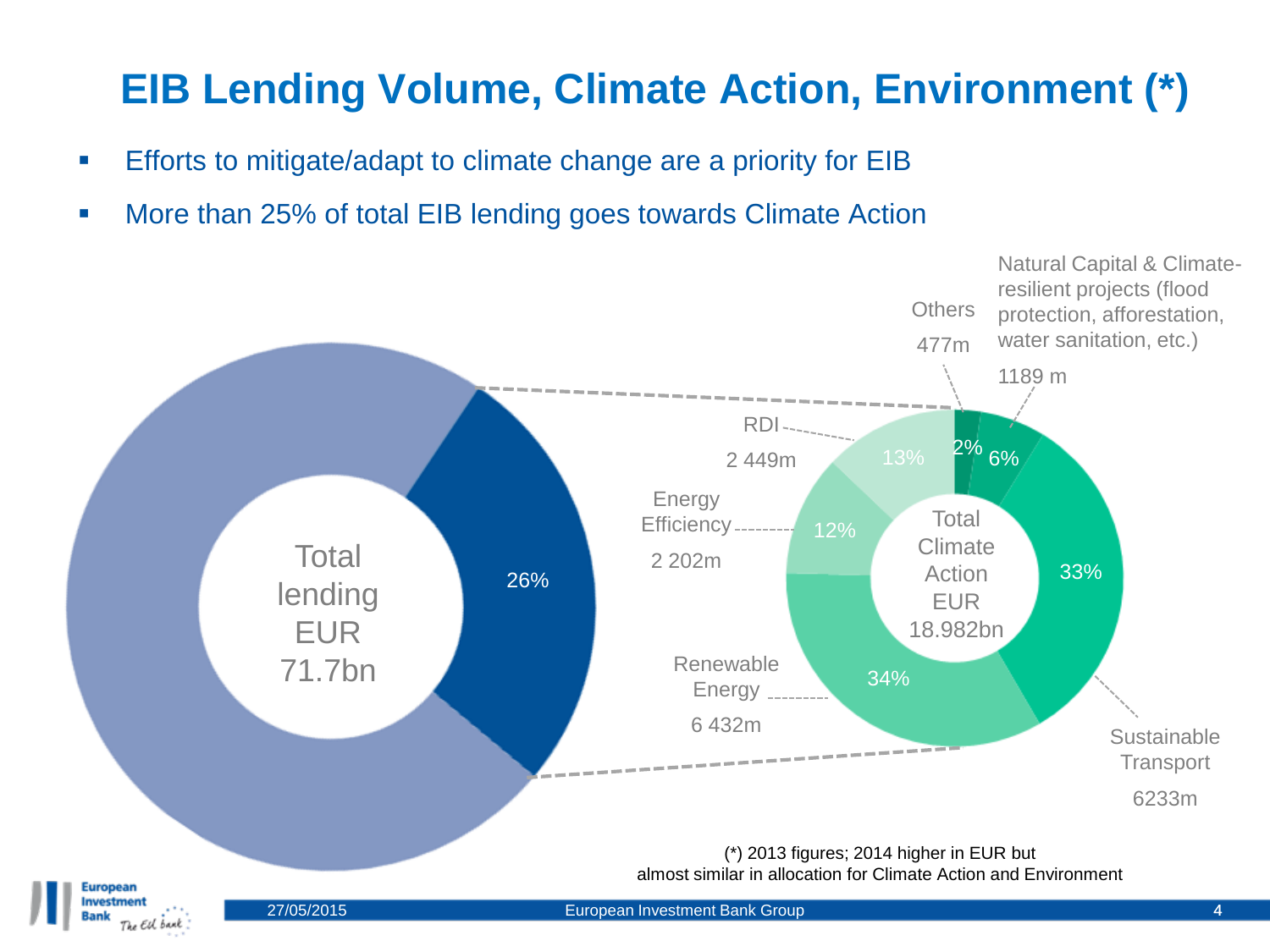#### **EIB Environmental and Social Standards : An integrated Approach**

- Understanding operations in the context of wider global drivers: Human Rights, Climate Change, Biodiversity – these are integrated and cut across all EIB activities and practices
- The E&S Principles are operationalised by the 10 E&S Standards and complement the financial and economic criteria in the appraisal of projects
- Aligned with other IFI E&S Standards
- Standards apply to both public and private sector and to all regions



**Europear Investment** 

The EU bank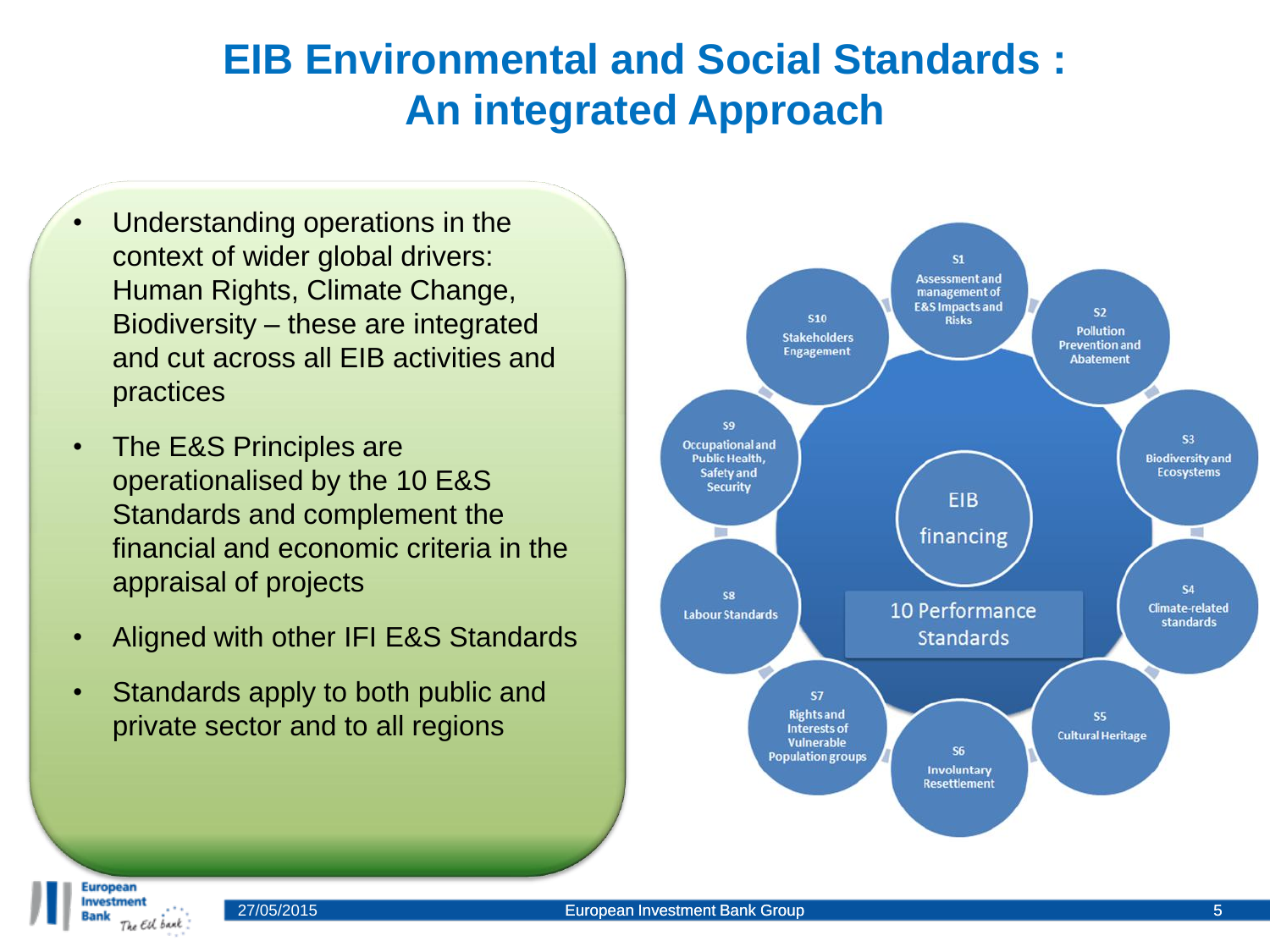#### **Standard 1: Assessment and Management of E&S Impacts and Risks**

#### **Objectives**

- To **anticipate, avoid, minimize, and remedy/compensate** for impacts and risks;
- To mitigate or minimize negative impacts to **affected communities** and the **environment** including biodiversity and ecosystems;
- To promote **effective use** of environmental and social management systems
- To promote **appropriate and adequate** engagement and communication with project-affected communities.

#### **Key Aspects**

Standard 1 establishes the importance of :

- (i) integrated assessment to identify the environmental and social impacts, risks, and opportunities of projects;
- (ii) effective community engagement through disclosure of project-related information and consultation with local communities on matters that directly affect them; and
- (iii) management of environmental and social performance throughout the life of the project.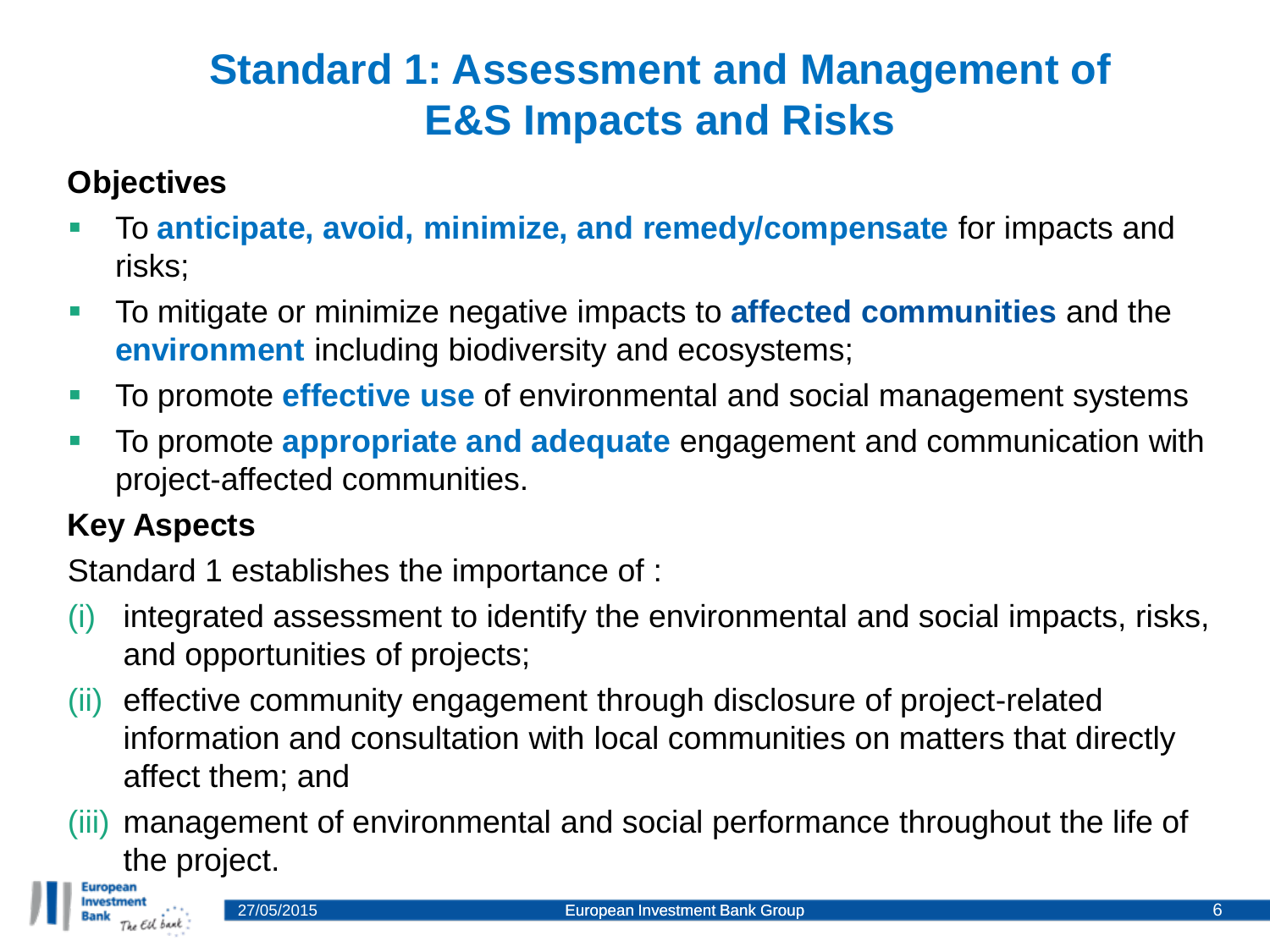#### **Standard 3: Biodiversity and Ecosystems (BES)**

#### **Key Objectives**

- Acknowledge the **intrinsic value** of BES;
- Aims to protect and conserve **all levels of BES** (terrestrial and marine) through the application of the **mitigation hierarchy** so as to ensure no net loss;
- Applies to **all habitats** whether protected or not;
- Supports the **sustainable use** of natural renewable resources and the **equitable sharing** of benefits from project's use of natural resources;
- To **maintain** the benefits from ecosystem services where there is an **impact on local livelihoods**.

#### **Key Aspects**

- Provides guidance on the biodiversity impact assessment (approach and measures the promoter has to take to protect and conserve all levels of biodiversity) thought **process**;
- Alignment and respect of **International Conventions** which guide the interpretation of the Standard;
- **Internalisation** of BES where possible **into the cost benefit analysis** and project design;
- Ecosystems and **landscape approach**;
- Stakeholder **engagement and participation** of local communities in decision-making process;
- Requirement for **adaptive management**;
- **Monitoring, reporting and tracking**.

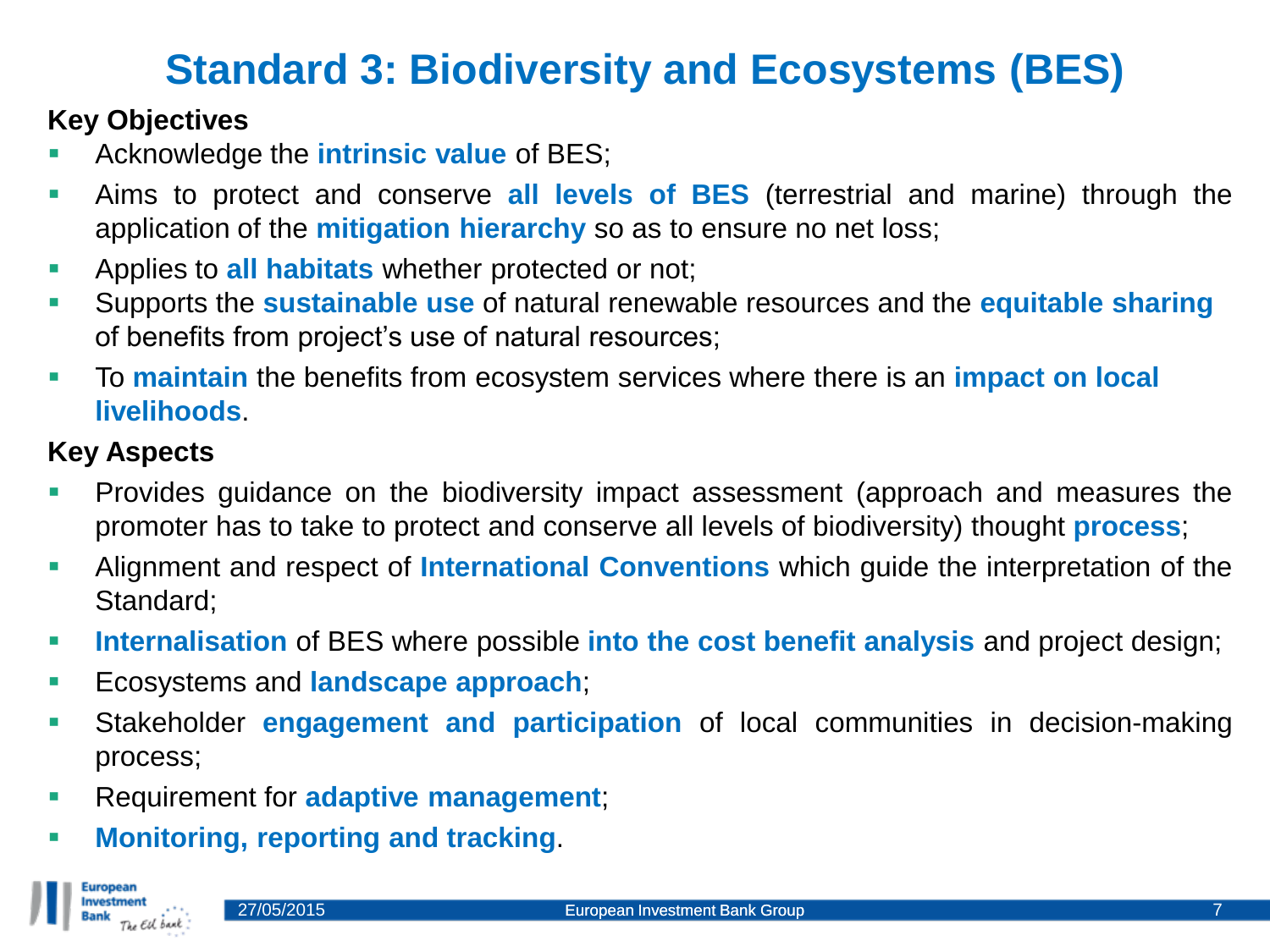## **EIB, Innovative Financing Tools, the NCFF**

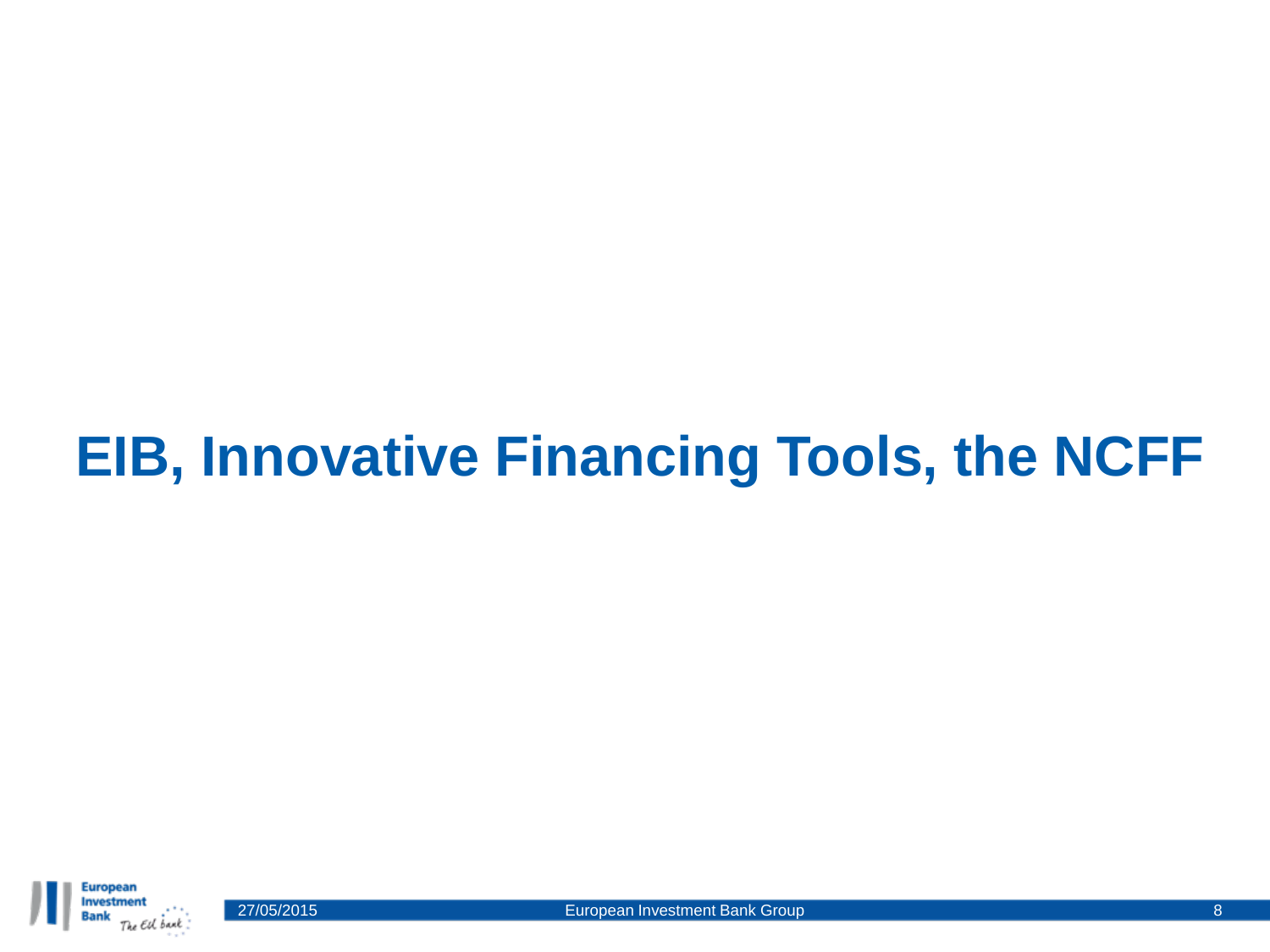#### **OUTPUTS, INVESTORS, INSTRUMENTS**

#### **Nature of outputs**

#### Private assets **The Contract of the Contract of Tensis and Public goods**

| <b>.Sustainable Forest Plantation</b><br>.Afforestation/Reforestation<br>.Sustainable agriculture, livestock,<br>aquaculture |                                                                                               |              | .Agroforestry, farming conservation<br>with nature-based actions<br><b>Production, Ecotourism, Research</b> | <b>Case of Land use asset classes</b><br><b>.Forest Conservation,</b><br><b>.Restoration of Natural Assets</b><br>on Private or Public Lands<br>.Green Infrastructure<br><b>Pro-Biodiversity Businesses inc. "Green"</b> | <b>Various Ecosystem</b><br><b>Services: Fire Prevention,</b><br>nutrients etc | Erosion Control, Air Control, Noise<br>Regulation, Endangered Species,<br>Pollination, Water Purification, Soil |
|------------------------------------------------------------------------------------------------------------------------------|-----------------------------------------------------------------------------------------------|--------------|-------------------------------------------------------------------------------------------------------------|--------------------------------------------------------------------------------------------------------------------------------------------------------------------------------------------------------------------------|--------------------------------------------------------------------------------|-----------------------------------------------------------------------------------------------------------------|
| <b>Private Investors &amp; Funds</b>                                                                                         |                                                                                               | <b>Banks</b> |                                                                                                             | <b>Investors</b><br><b>Private Sector Companies &amp; VC funds</b><br>DFIs, Impact Investors ----------------- >                                                                                                         | <b>Donors</b>                                                                  | <b>Governments</b><br><b>Philanthropists</b>                                                                    |
|                                                                                                                              |                                                                                               |              |                                                                                                             | <b>Available Financing Instruments</b>                                                                                                                                                                                   |                                                                                |                                                                                                                 |
| .Equity/Equity<br><b>Funds</b><br><b>.Senior or Mezz</b><br><b>Loans</b>                                                     | <b>.Equity/VC or Seed Funds</b><br><b>.Secured Loans</b><br><b>.Layered Equity/Debt Funds</b> |              |                                                                                                             | <b>.Normal or Layered</b><br><b>Equity/Debt Funds with</b><br>activation of revenues<br>(carbon, PES, offsets)                                                                                                           | <b>Loans to Public Sector.</b><br>. <b>Blending</b><br>.Grants                 |                                                                                                                 |
|                                                                                                                              |                                                                                               |              |                                                                                                             | Green Bonds? ---------------------------------                                                                                                                                                                           |                                                                                |                                                                                                                 |
| Investment<br><b>Bank</b><br>The EU bank                                                                                     | 27/05/2015                                                                                    |              |                                                                                                             | European Investment Bank Group                                                                                                                                                                                           |                                                                                |                                                                                                                 |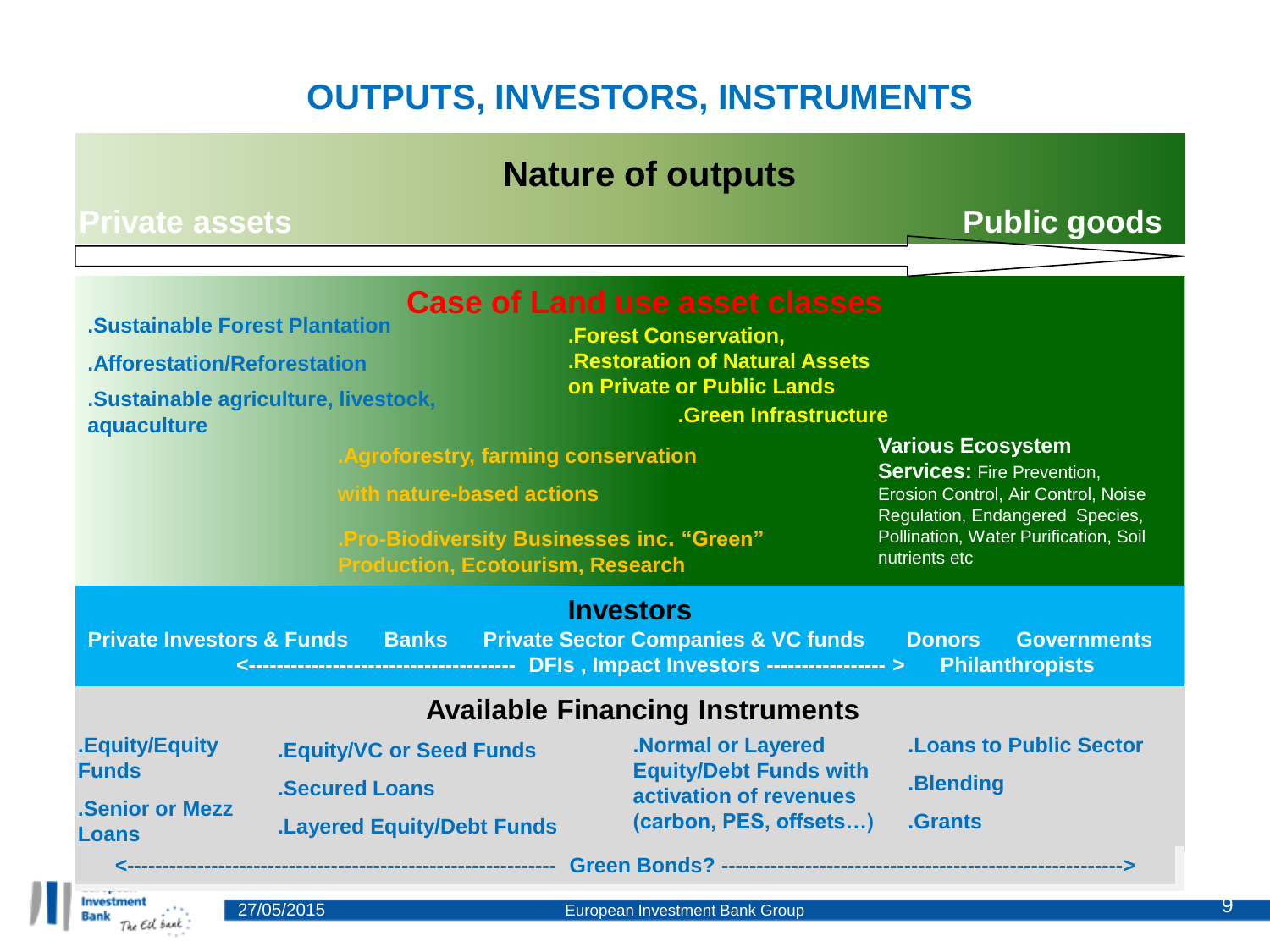#### **EIB Financing Instruments**

**The EIB has, to its disposal, an extensive range of instruments to finance** public and private sectors at investment and sub-investment grades of risk

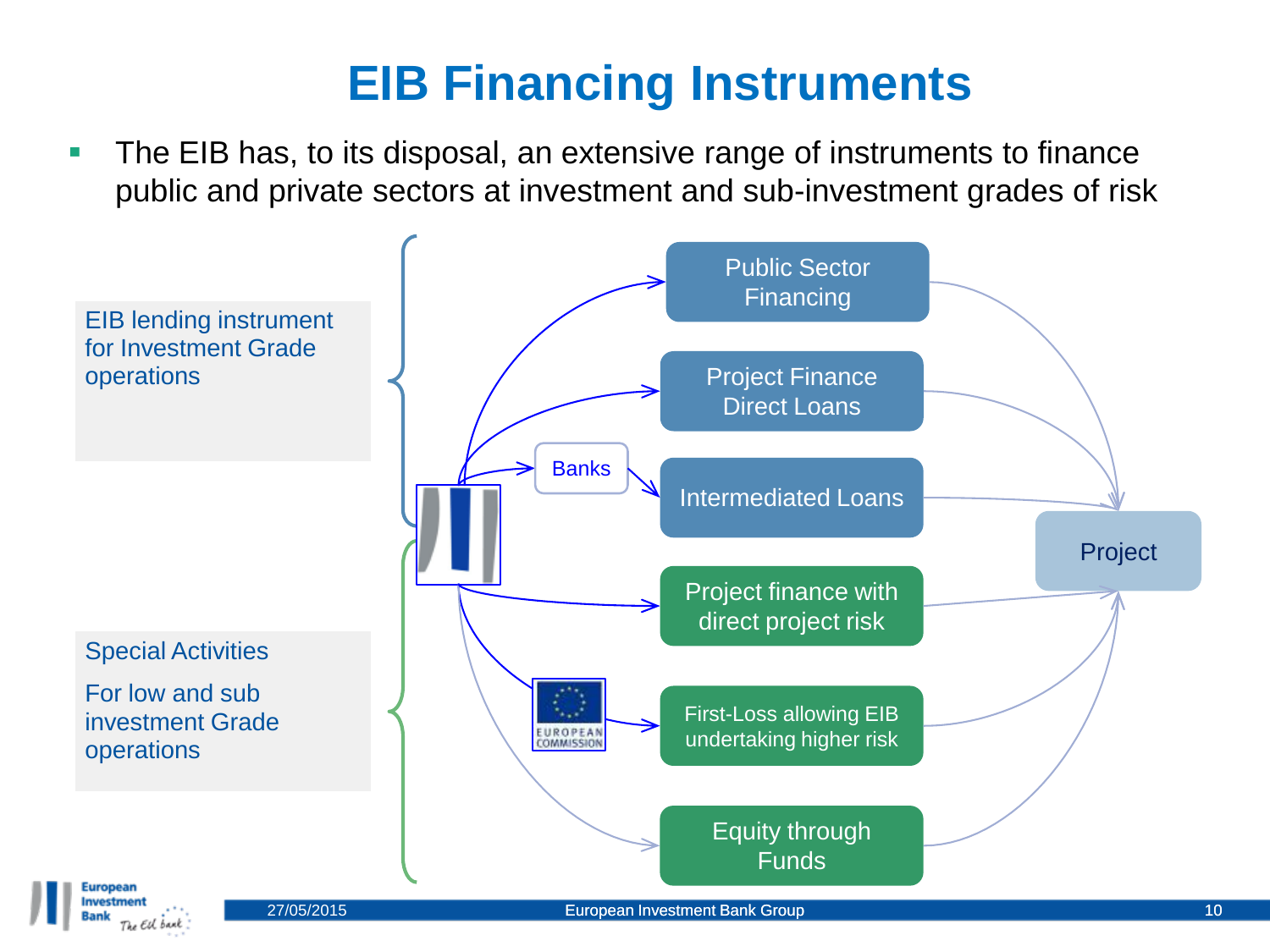## **What is Natural Capital?**

**Natural Capital** is the value of nature. It can be defined as the world's **stocks of natural assets** providing a flow of goods and services that we benefit from. Natural assets include air, water, soil, land, biodiversity, forests, …

In the EU, most of these types of projects are currently financed by public grants. **There is a lack of market-based instruments** because of market failures, untested business models, novelty of the projects, long payback periods, perceived high risks.

However, there are examples of bankable **green infrastructure projects**, deals based on contractual **payments for ecosystem services**, projects designed for biodiversity **compensation / offsetting**, and **pro-biodiversity businesses**.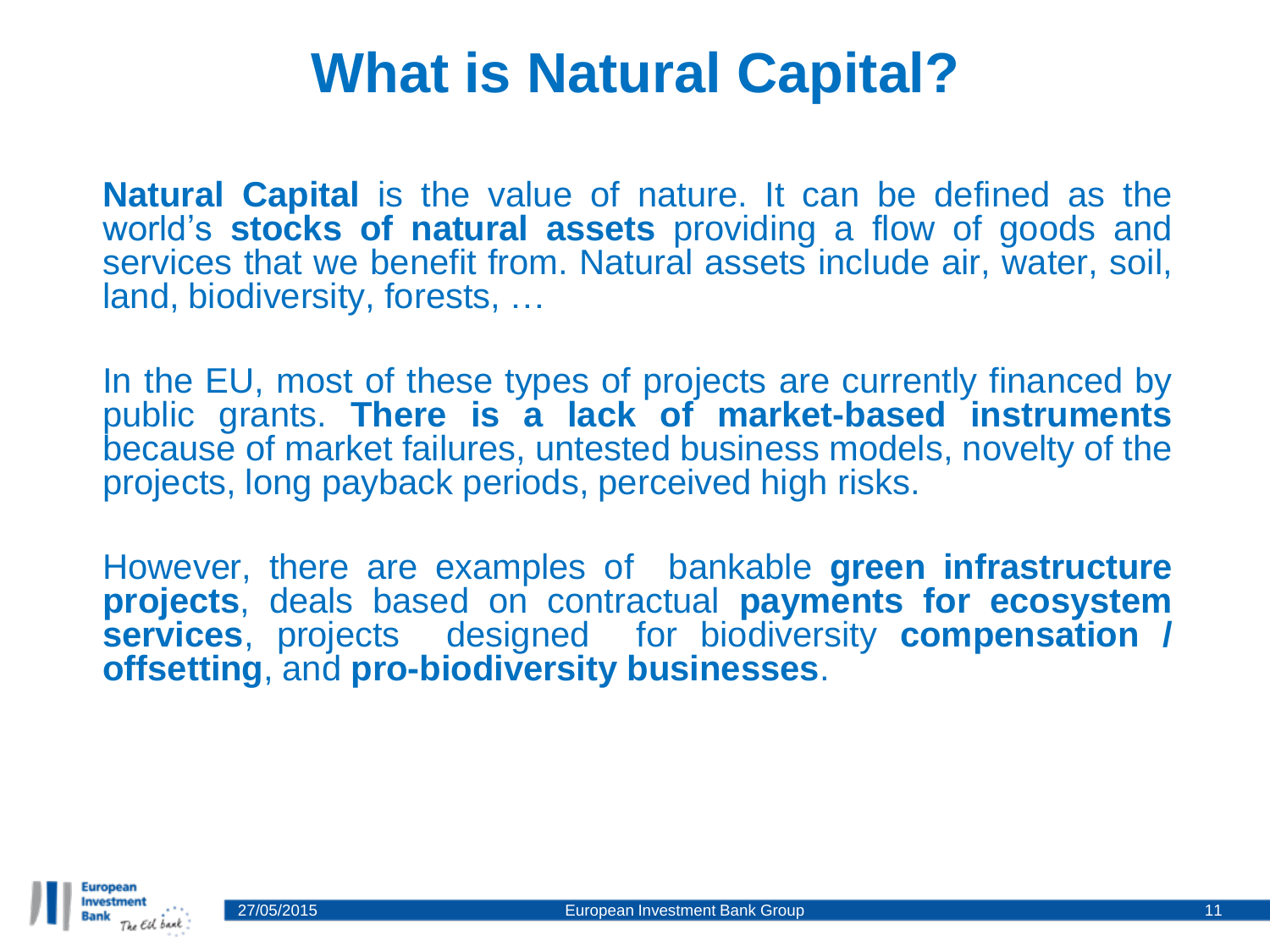## **The Natural Capital Financing Facility**

The NCFF is a new initiative to **stimulate financing for conservation, restoration, management and enhancement of natural capital**.

The NCFF will focus on financing **proof of concept / pilot projects** for ecosystem services and climate adaptation benefits, especially challenges related to biodiversity, land use, forestry, soil, water, agriculture and waste.

The facility will focus on **market-based instruments** (particularly to sustain upfront investment) in green infrastructure, biodiversity offsetting initiatives, projects based on payment for ecosystem services (PES), as well as pro-biodiversity businesses/corporates, or a combination.

Final beneficiaries would include both **private and public entities**.

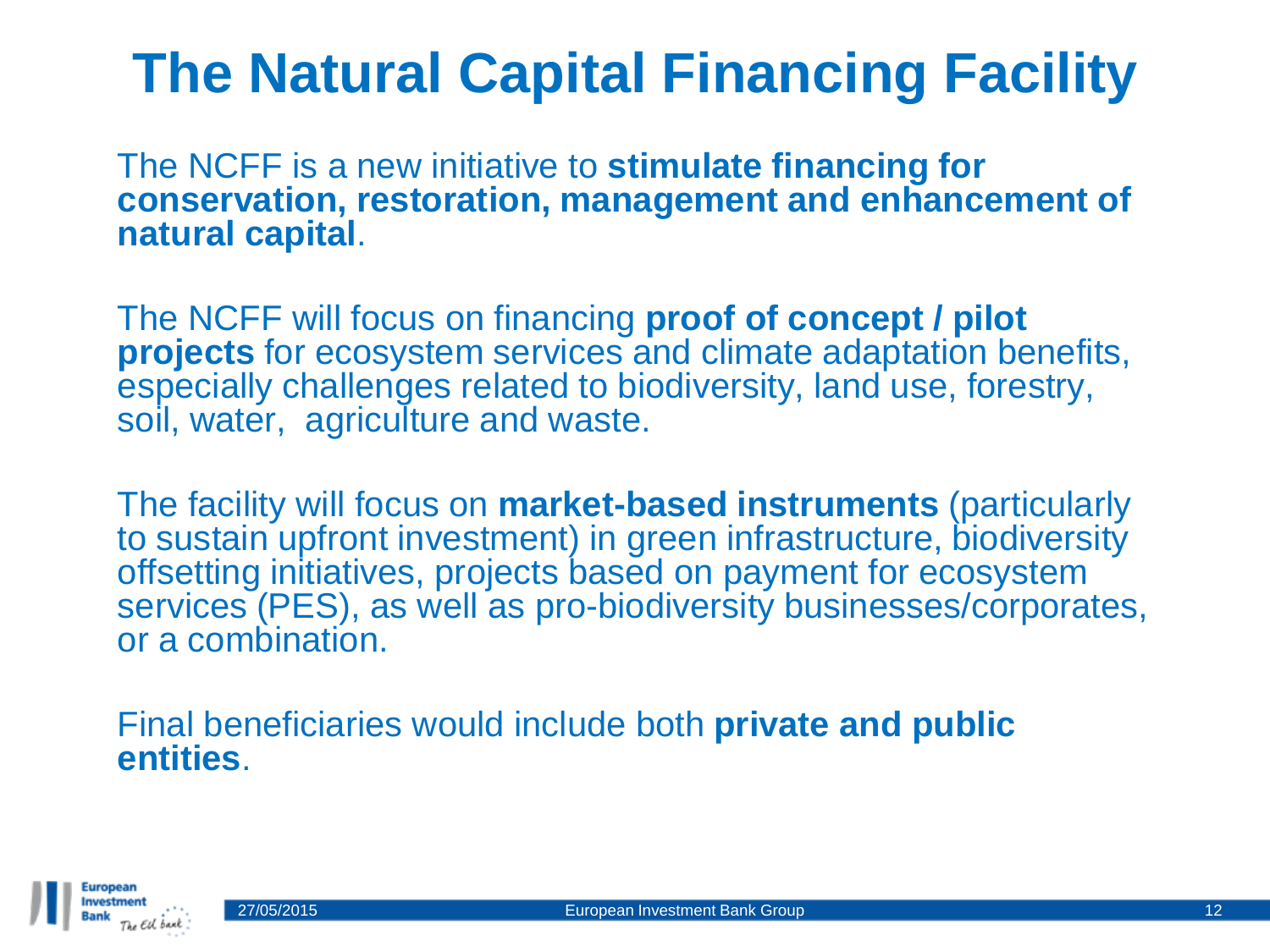## **Eligible Projects: Green Infrastructure**



**Green infrastructure** will include projects targeting the provision and maintenance of ecosystems and ecosystem services:

- Restoration of degraded areas
- Habitat corridors, afforestation and fire prevention, flood protection and erosion control
- Water treatment/purification
- Urban green infrastructure such as green roofs etc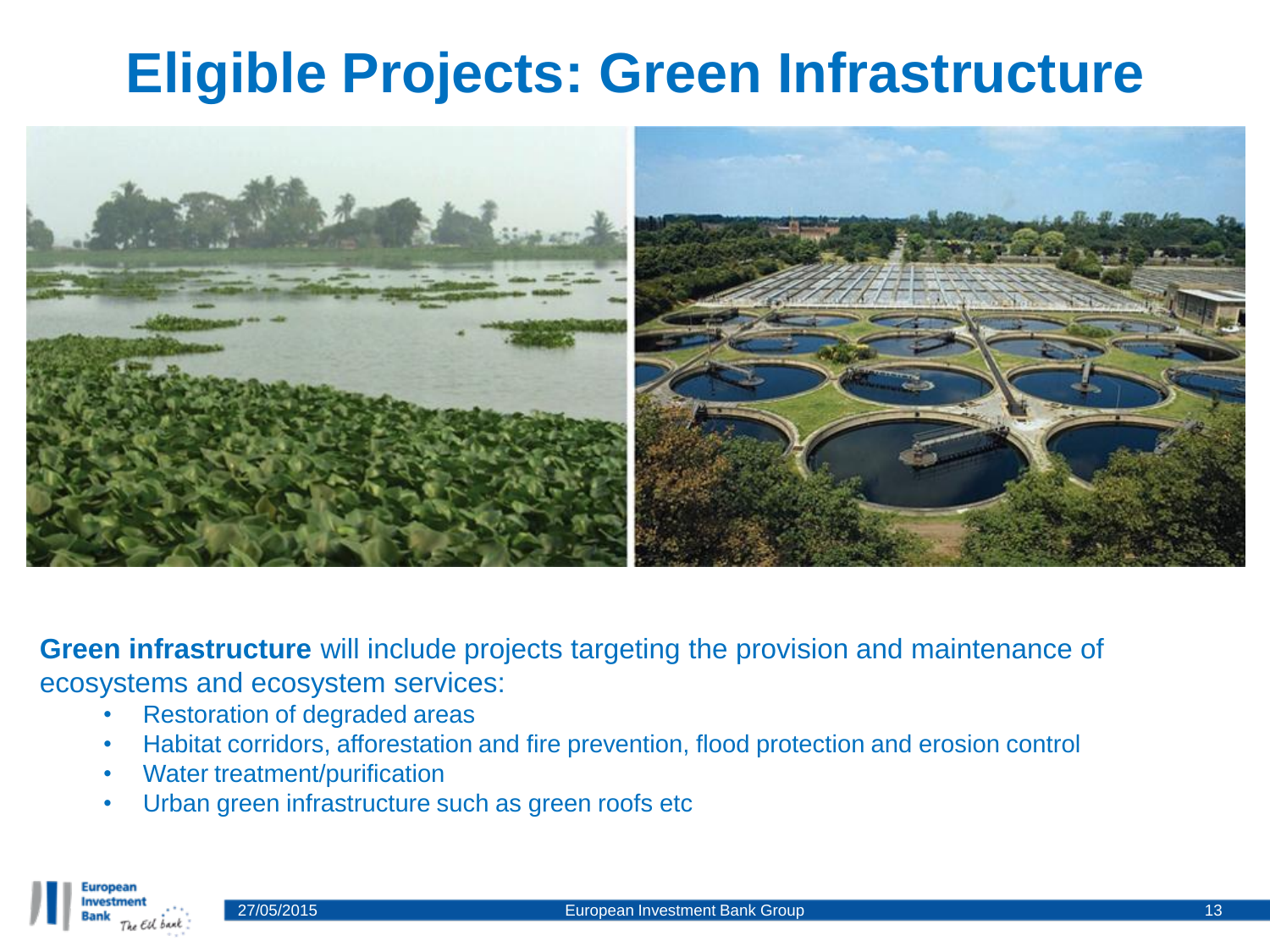#### **Eligible Projects: Payment for Ecosystem Services**





**Payment for ecosystem services** are voluntary transactions where an ecosystem services beneficiary conditionally compensates an entity responsible for maintaining well-defined ecosystem service(s), especially:

- Protection of water resources
- Protection of forest
- Protection of biodiversity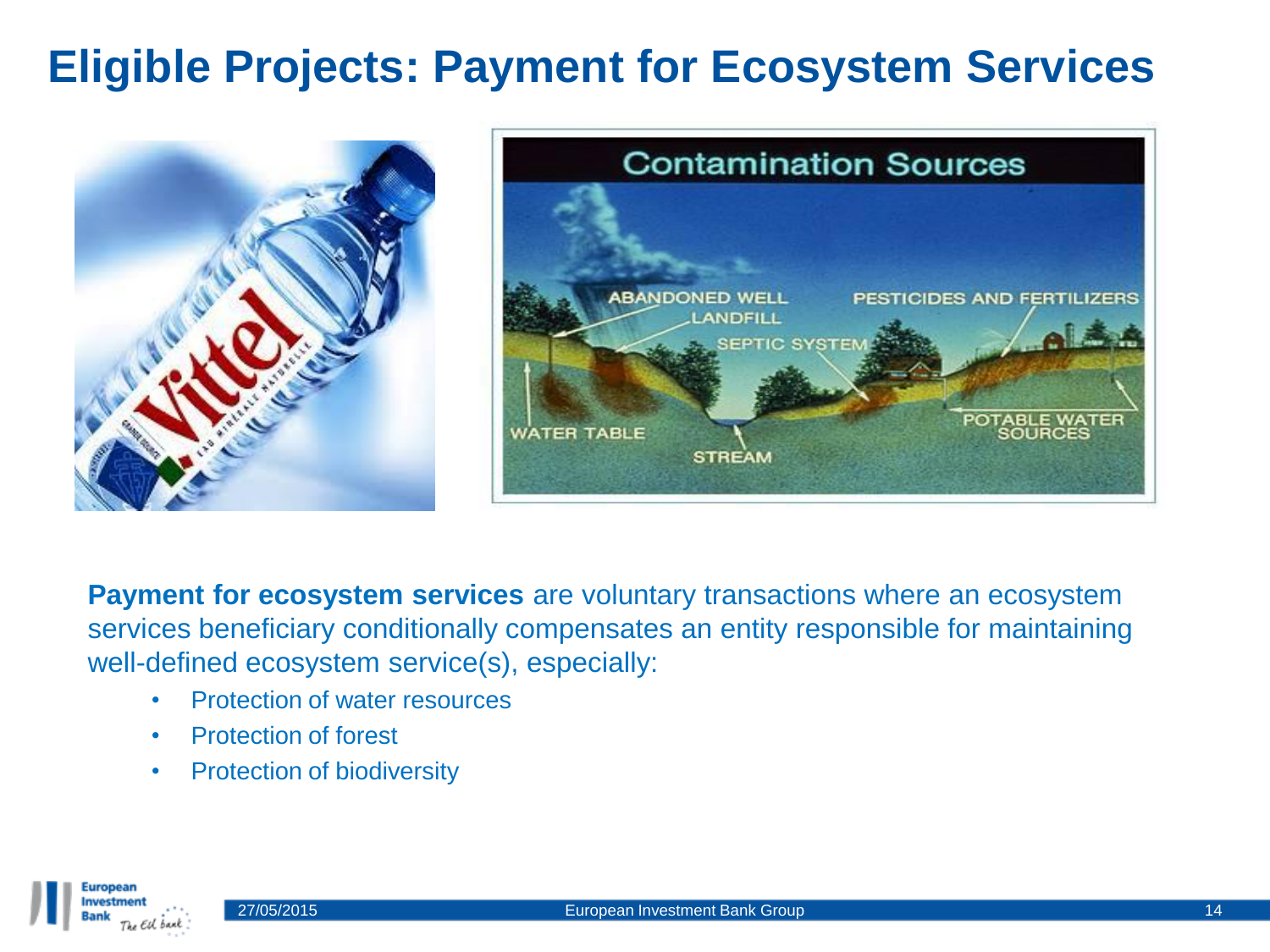#### **Eligible Projects: Compensation/Offsetting**



**Compensation offsets** are actions intended to compensate for residual, unavoidable environmental impacts of development by promoting conservation on or offsite of the development:

- On-site offset
- On-demand markets



Europear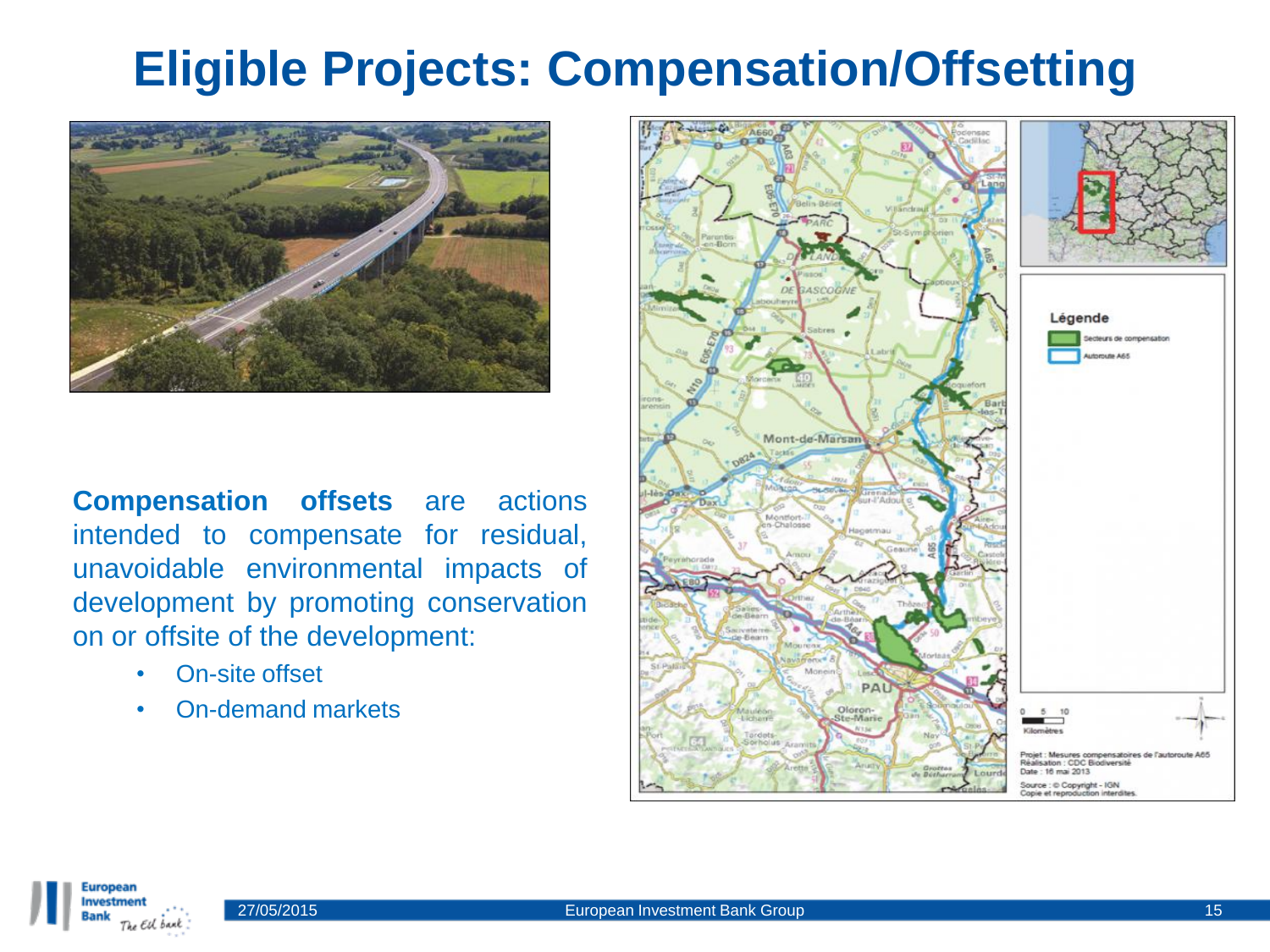#### **Eligible Projects: Pro-Biodiversity Businesses**



**Pro-biodiversity businesses (especially for SMEs)** and **corporate projects** dedicated to natural capital

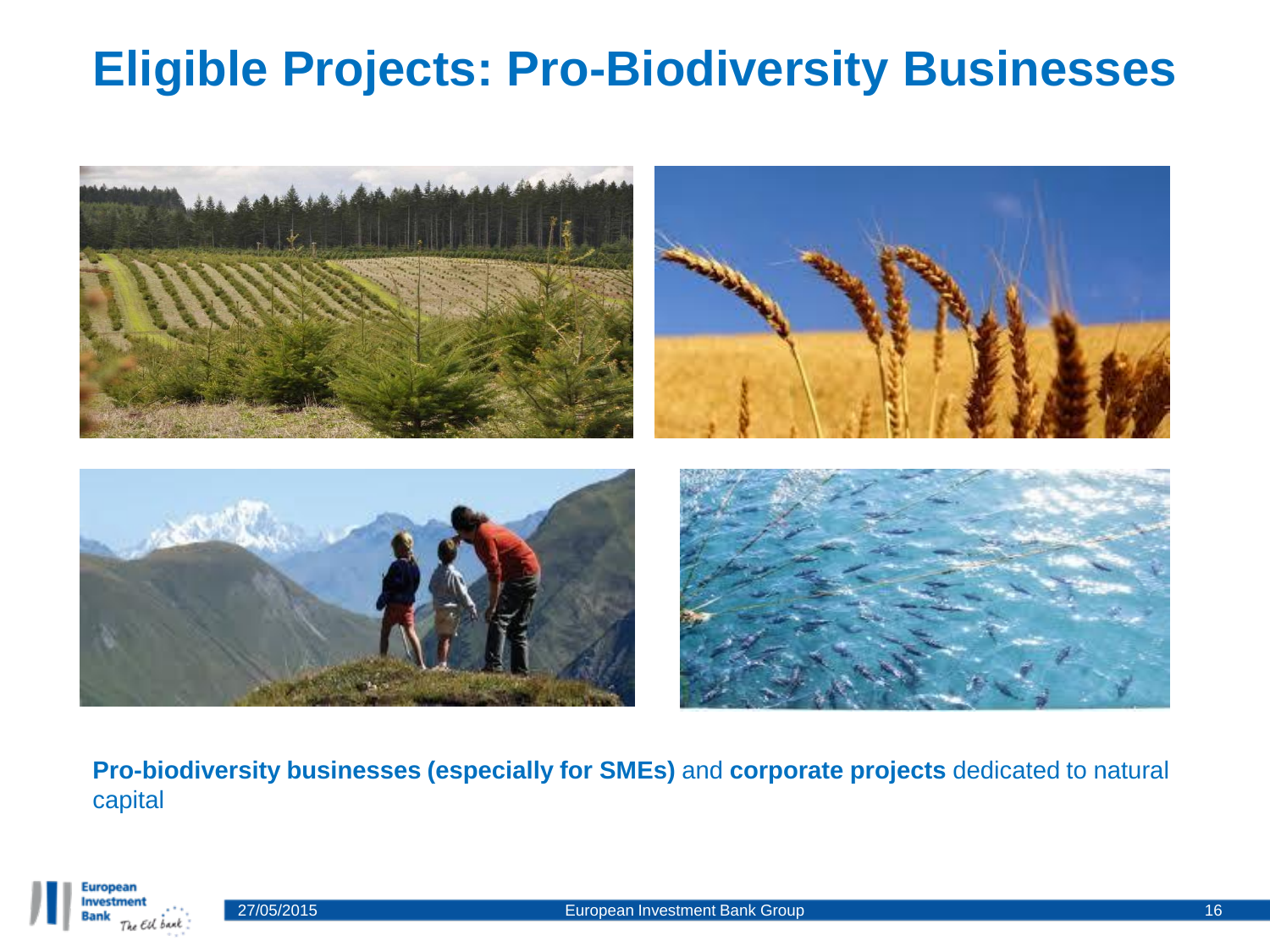## **NCFF Structure**



Europear **Investment**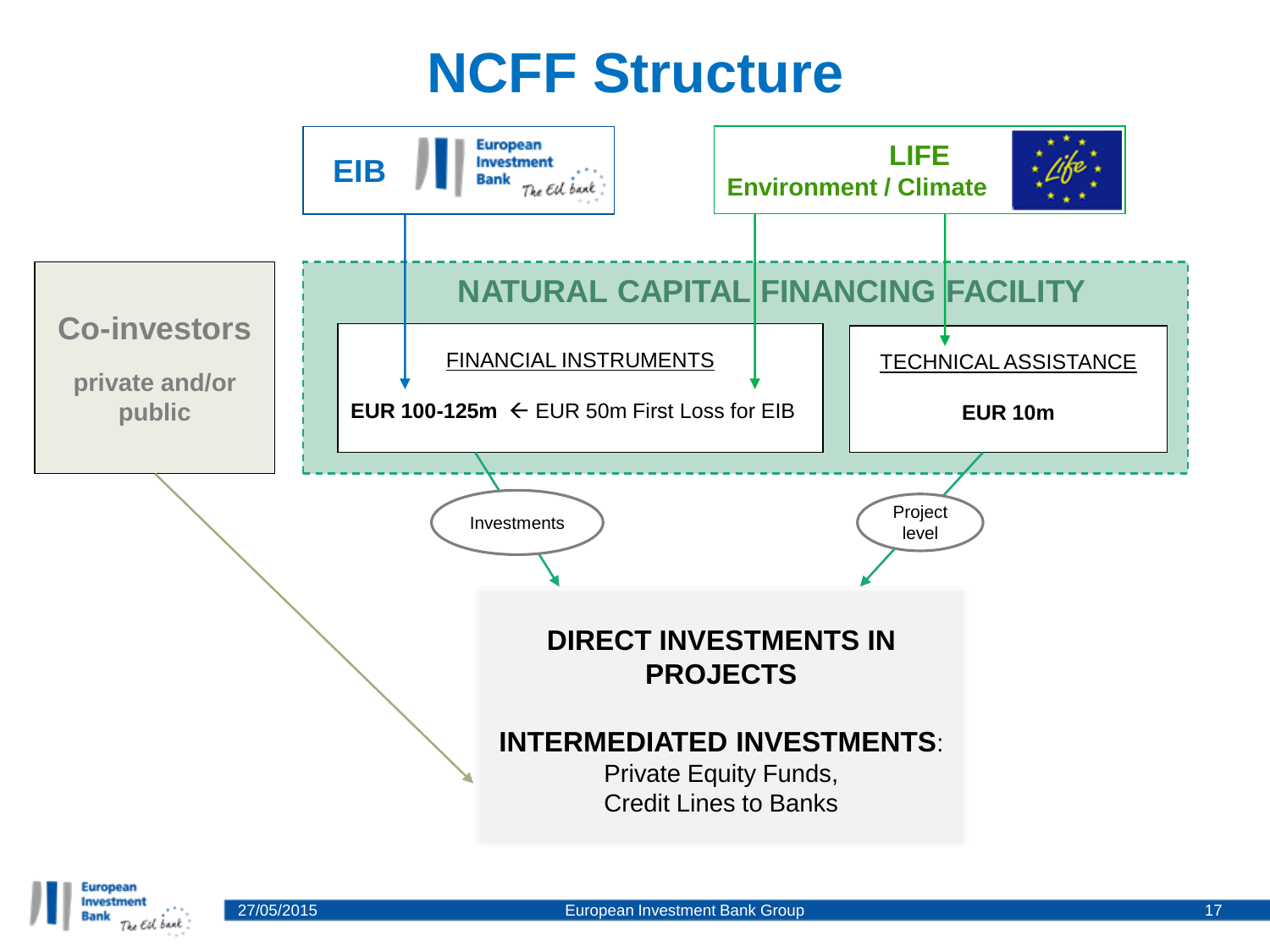

#### **Recent developments & expressed interests for the NCFF**



27/05/2015 **European Investment Bank Group 18** and 18 and 18 and 18 and 18 and 18 and 18 and 18 and 18 and 18 and 18 and 18 and 18 and 18 and 18 and 18 and 18 and 18 and 18 and 18 and 18 and 18 and 18 and 18 and 18 and 18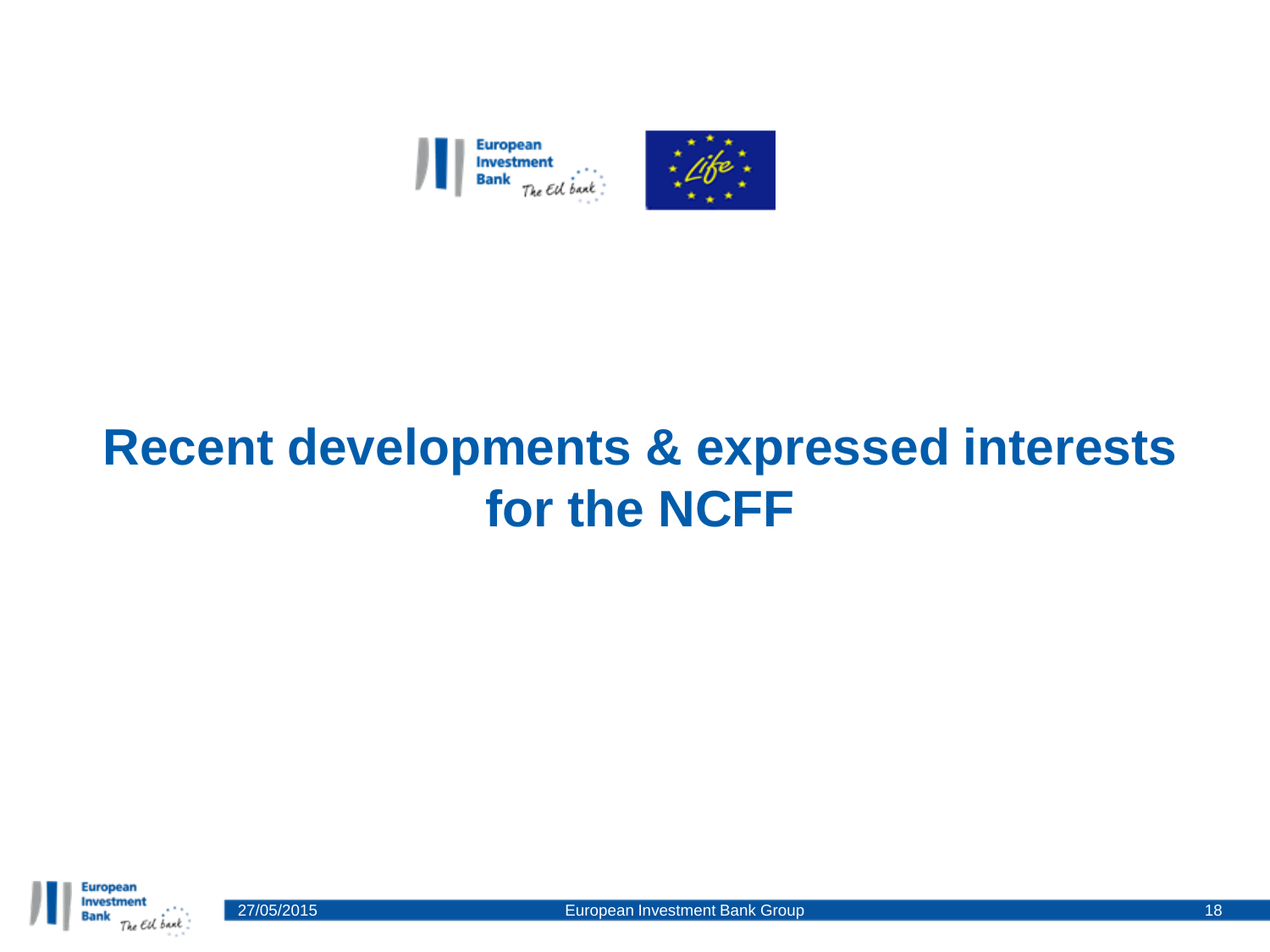- NCFF Delegation Agreement signed 19 December 2014 and officially launched 16 February 2015
- **EIB and EC are fine-tuning the criteria.**
- Roughly 20 expressed interests are under consideration with 6 seen "potentially serious" for which EIB is requesting more information from the promoters.
- However, none is documented enough today to allow discussing "eligibility criteria" with the EC and qualifying as "project opportunity" for EIB
	- The 4 categories (GI, PES, BO, PBB) are covered and more than half have Climate Adaptation (CA) components.
	- $\triangleright$  There are interests from 1 private equity and 1 financial intermediary, the rest being for direct loans to project or public body or company/vehicle.
	- Countries covered: CY/MT, ES, FI, FR, IE, NL, PL, PT, RO, UK.

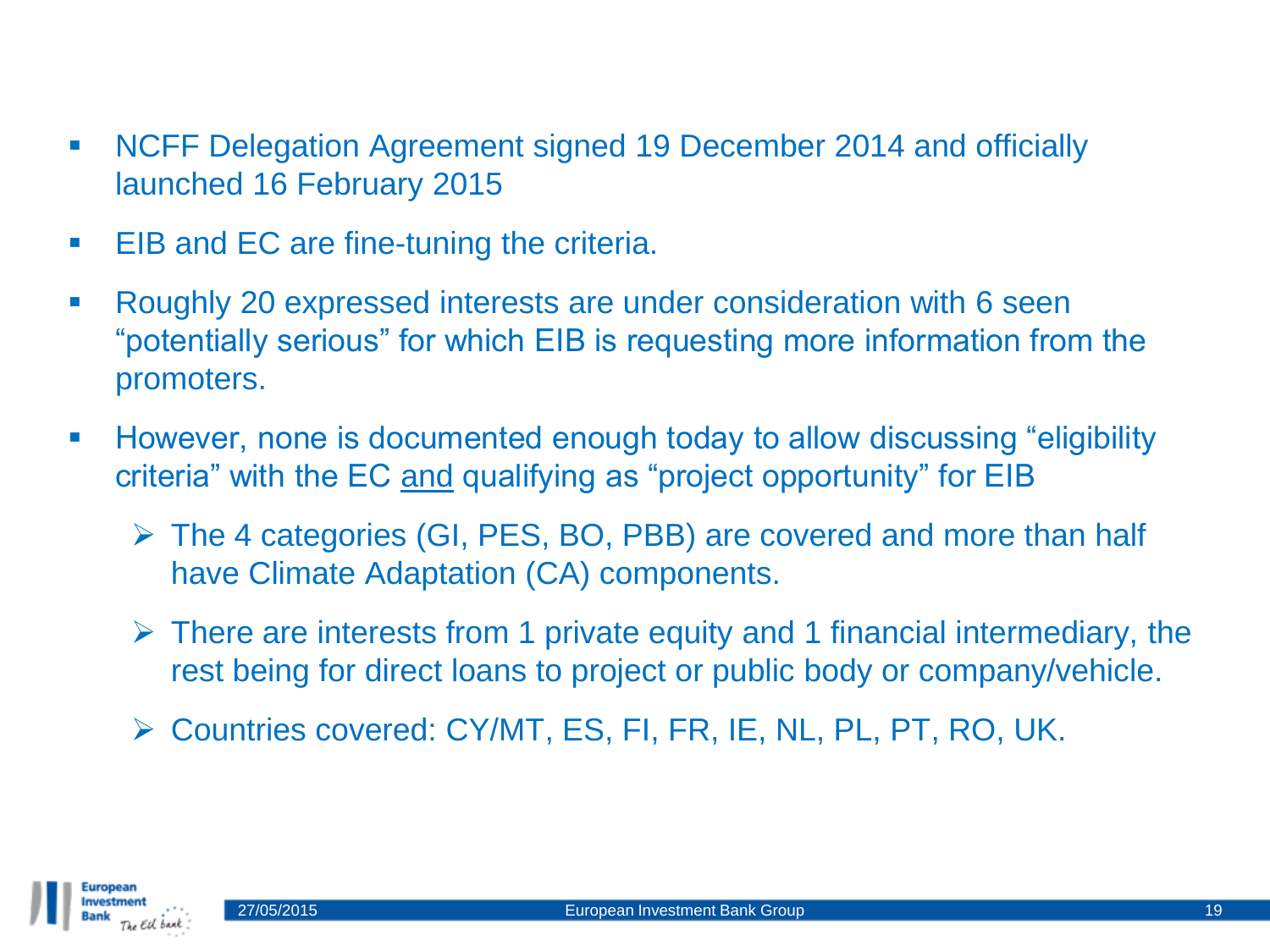- Half of the interests are to undertaking a GI project often linked with CA components
- Almost all proposals comprise at least 2 categories; those with PBB features are more "readable"
- **There is no proposal led primarily by PES features today; PES are** underneath GI and/or PBB and/or CA; BO proposals are the less elaborated to date.
- Most of the business models are not yet clear yet about the "practical" activation of cash flows and above all on the identity of the recipients / counterparts of NCFF loans or investments.
- Promoters are regional authorities, public entities, conservation NGOs, financial intermediaries (FI), public or private utilities, private corporations
- Apart from the promoters, special vehicles grouping various stakeholders and SMEs/small legal entities funded by FIs are evoked as final recipients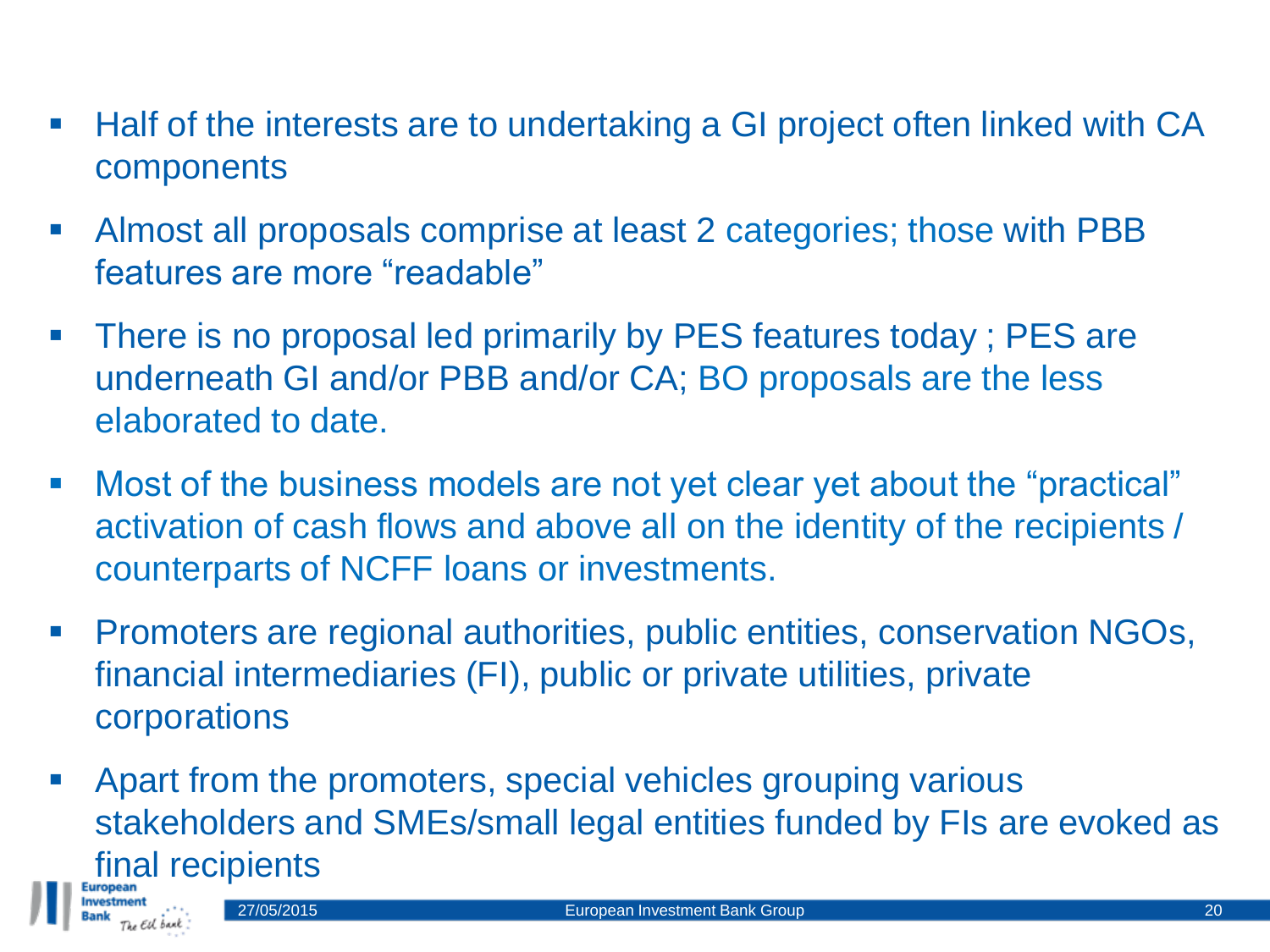

## **NCFF Eligibility Criteria**



27/05/2015 **European Investment Bank Group 21 Example 21** 21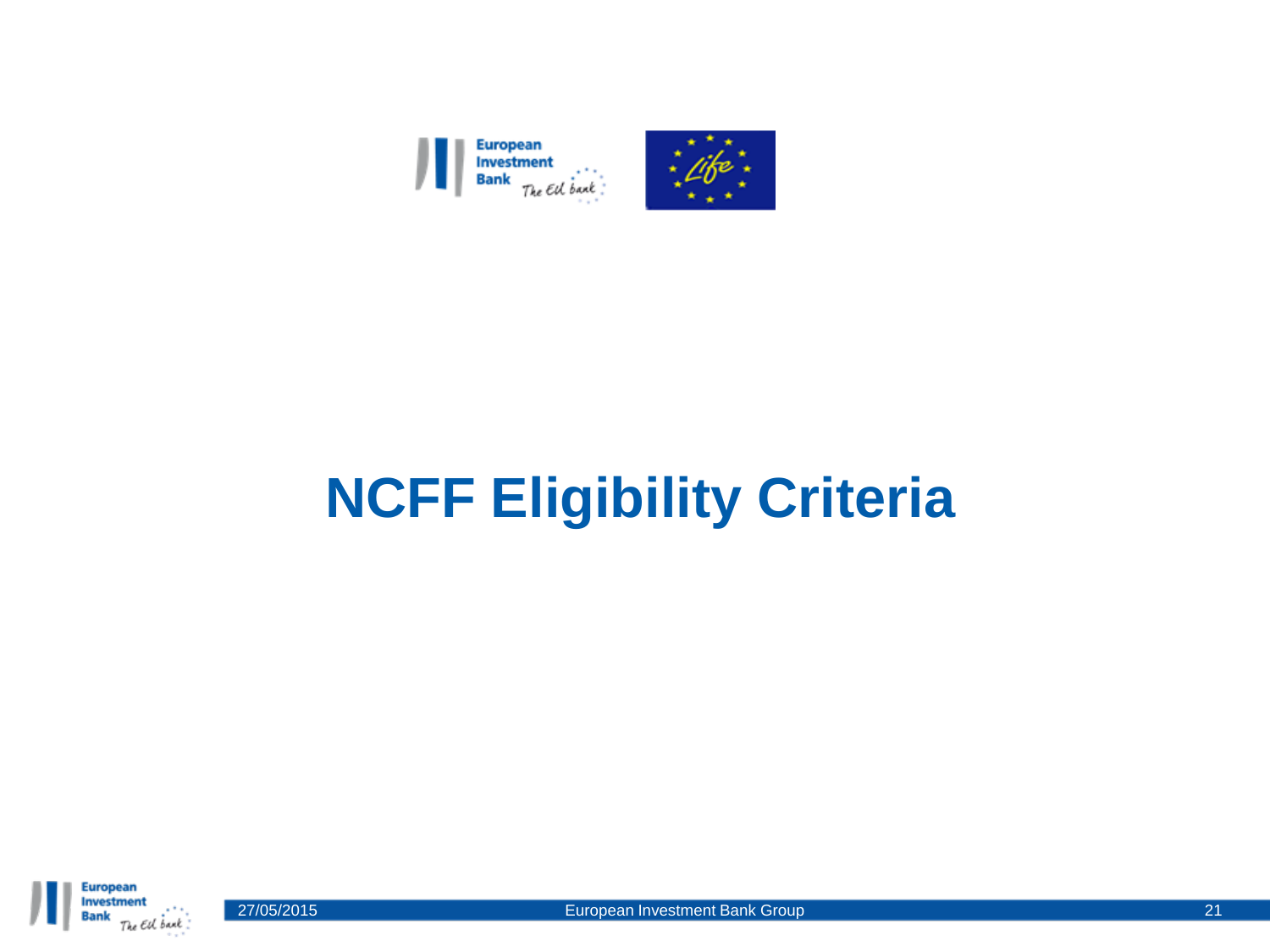"The primary objective of the NCFF is to develop a pipeline of projects in EU-28, testing different financing options in order to identify the most suitable approach. The overall objective is to provide a proof of concept demonstrating to the market, financiers and investors, the attractiveness of such operations, thereby developing a sustainable flow of capital from the private sector towards the financing natural capital and achieving scale."

**EU Biodiversity Strategy targets**; **LIFE Regulation ; EU value-added**

#### **Business Context**:

- (i) Clear regulatory environment
- (ii) Existence of market for project's bankability
- (iii) Sound and efficient business model

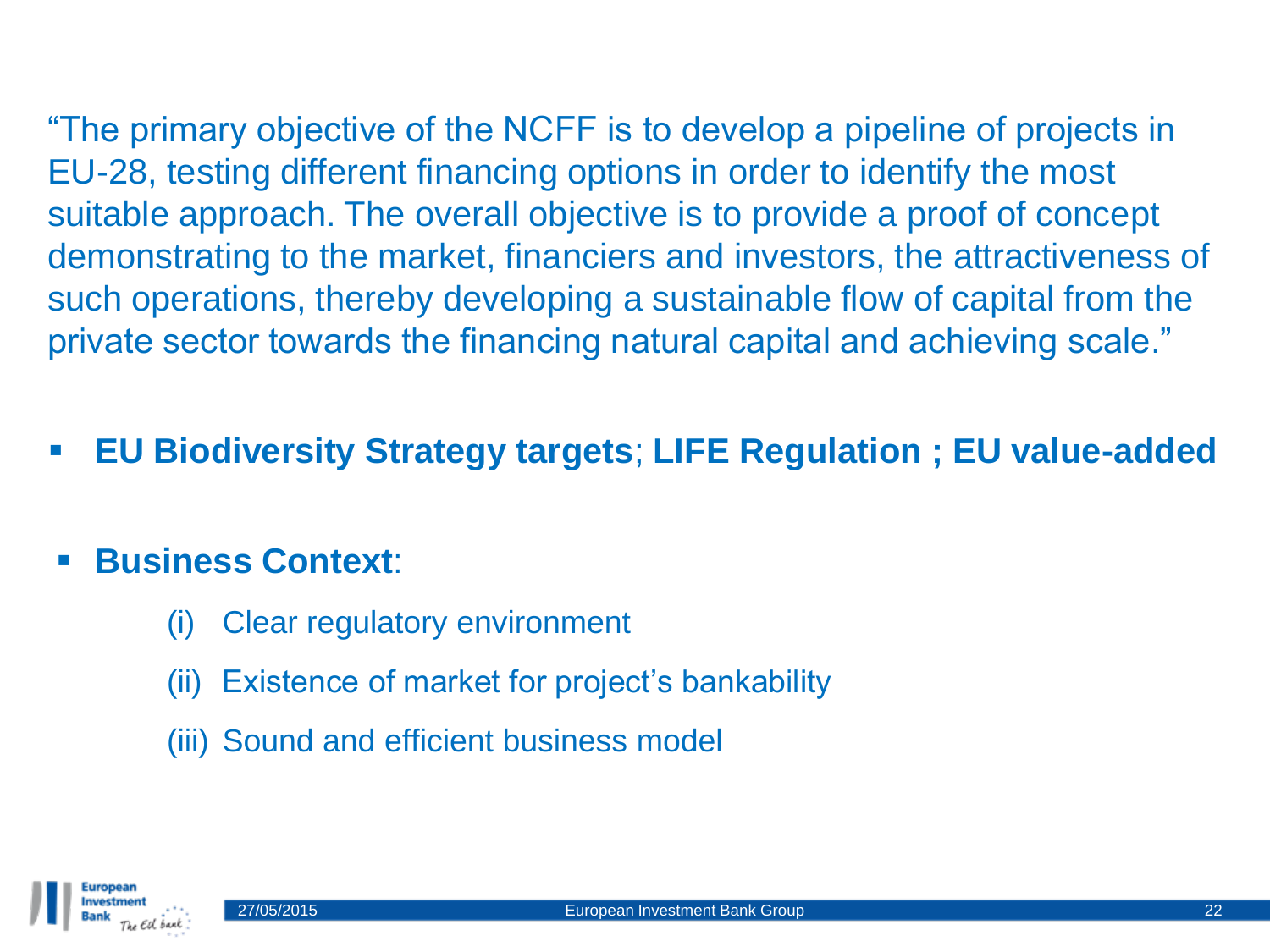**In order to achieve 9-12 operations for 2015-2017 ( 3-4 projects per year),** we should also keep in mind the **parameters set-up** for the NCFF portfolio and presented earlier:

- Target NCFF investments / loans per project: EUR 5-15m Maximum EUR 15m
- Maximum support facility per project : EUR 1m
- Maximum per MS : 20% (limited to 15% for a single direct and 15% for total intermediated operations)
- $\triangleright$  No more than 35% in any one of the 4 categories
- Target term: 10 year with possibility of grace period of 3 year
- Maximum NCFF contribution to total project costs: 75%
- $\triangleright$  Maximum NCFF participation per private equity fund : 33%

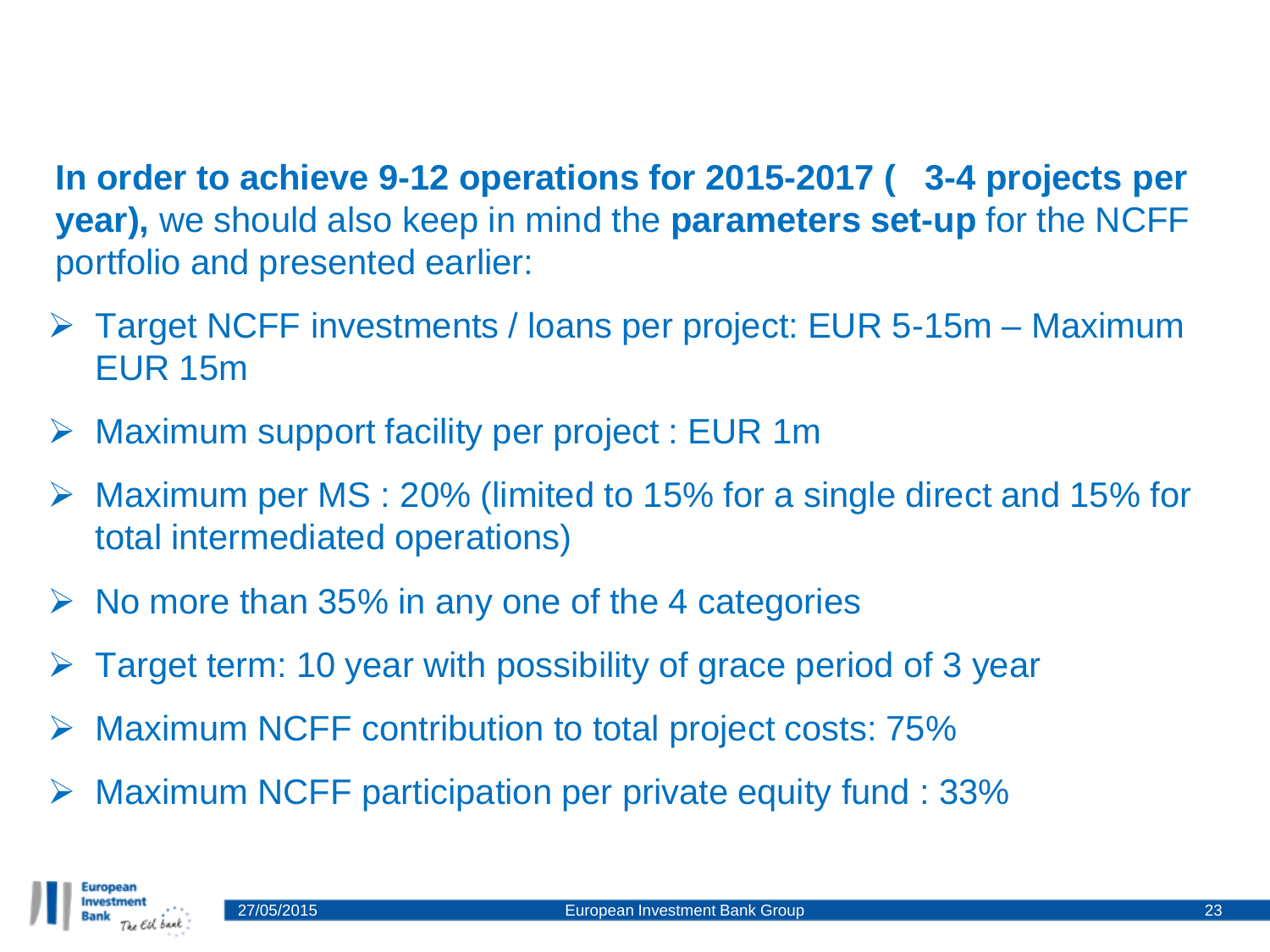

## **Eligibility & Assessment of the Recipients**

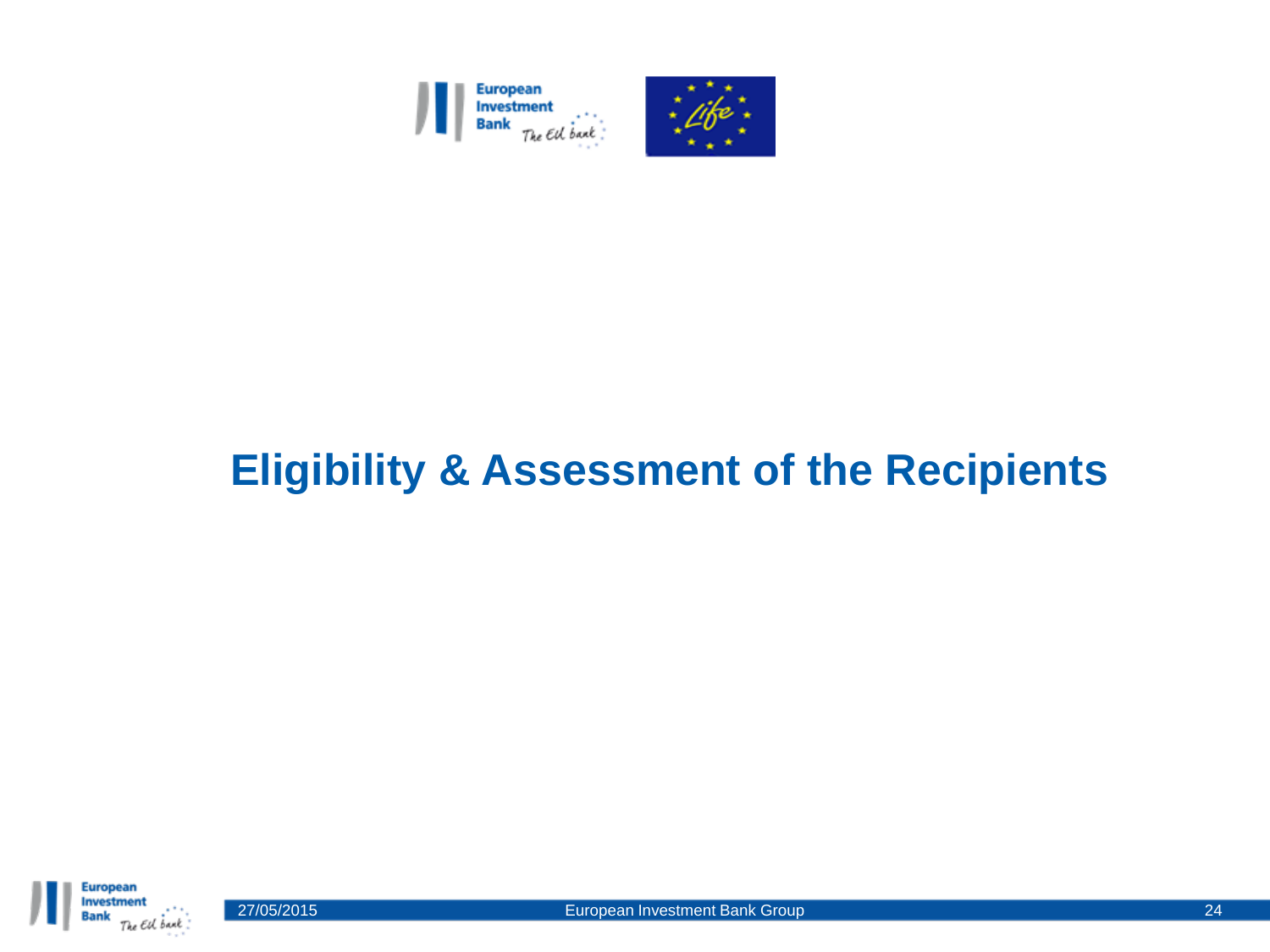

 **The recipients of the NCFF must be legal entities registered in the EU.**

They may be:

(i) **public bodies** – referring to national public authorities, regardless of their form of organisation whether central, regional or local structure, or the various bodies under their control, provided they operate on behalf of and under the responsibility of the national public authority concerned, (ii) **private commercial organisations**, and

(iii) **private non-commercial organisations** (including NGOs);

- Quality of the **Counterparts**: Capacity ? Experience ? Allocated resources?
- **Operating structure:** Governance ? Co-investors ? Transparency ? Reporting ?

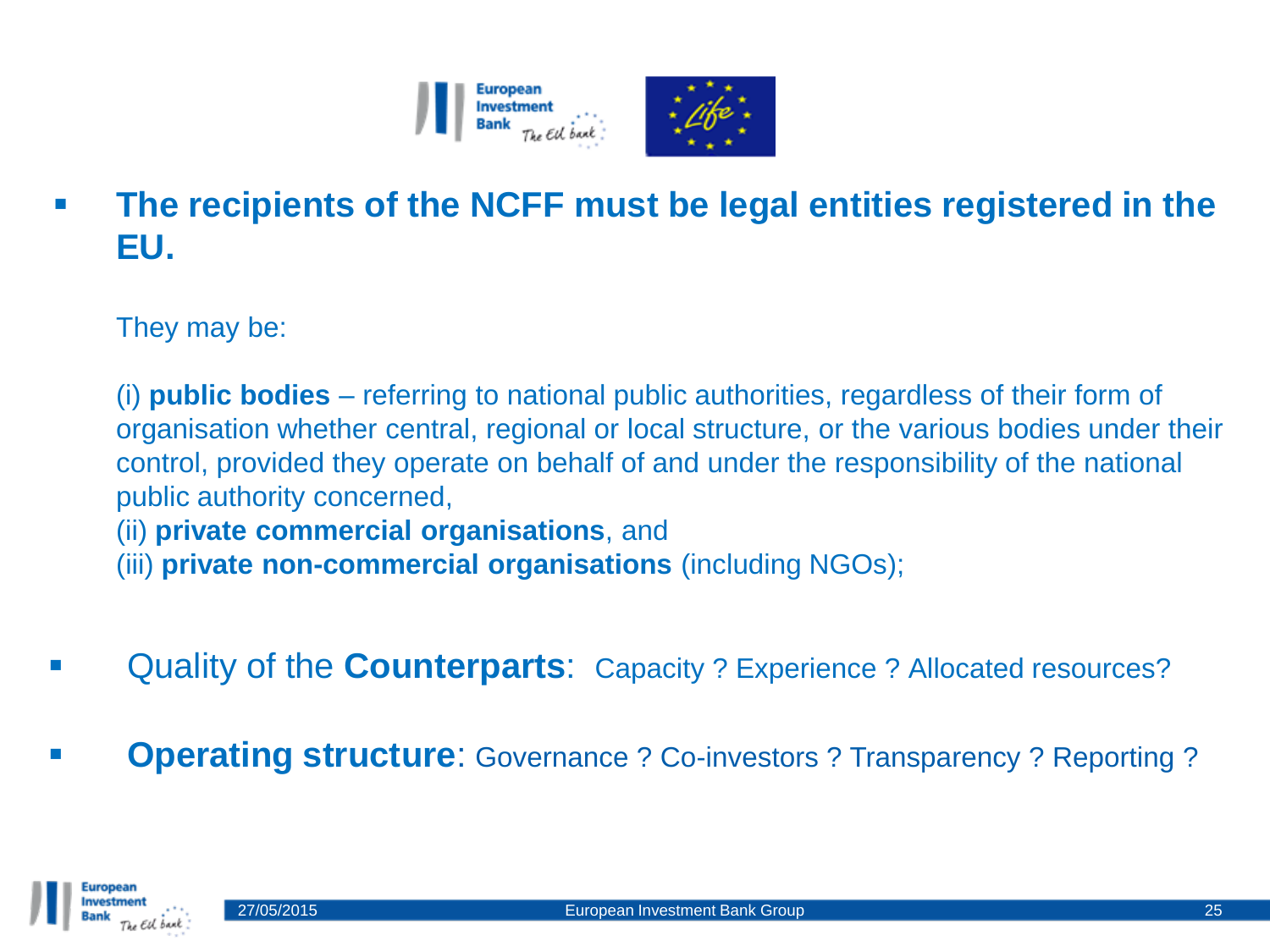No special formalities but start with promoters posting relevant and sufficient information to **[NCF\\_Instrument@eib.org](mailto:NCF_Instrument@eib.org)** in order to allow EIB assessing whether the project adheres to NCFF objectives, eligibility criteria and alignment with various allocation constraints. Then:

- $\triangleright$  If positively screened, EIB submits to DG ENV and DG CLIMA for confirmation of eligibility;
- $\triangleright$  If confirmed, EIB engages discussion (eventually with demand for additional documents) with the promoter to request pre-appraisal opinion from comprehensive internal EIB team;
- $\triangleright$  If positive, due diligence (DD) is launched and project is posted on EIB website; DD comprises DD questionnaire, desk visits and eventually site visits;
- $\triangleright$  If DD positively concluded, the project is submitted for the EIB Management Committee then Board's approvals;
- $\triangleright$  After these approvals, negotiations of finance contracts begin.

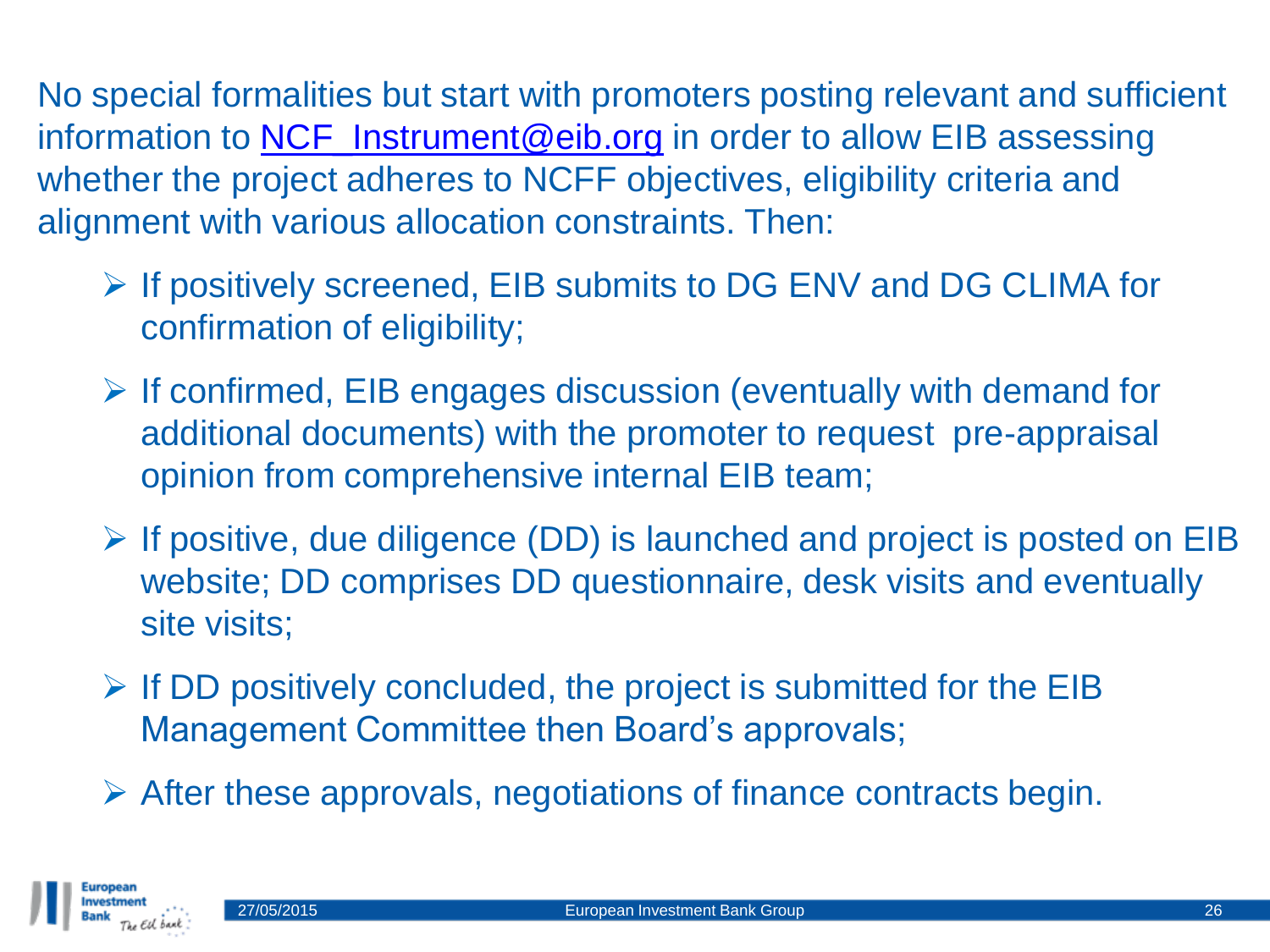

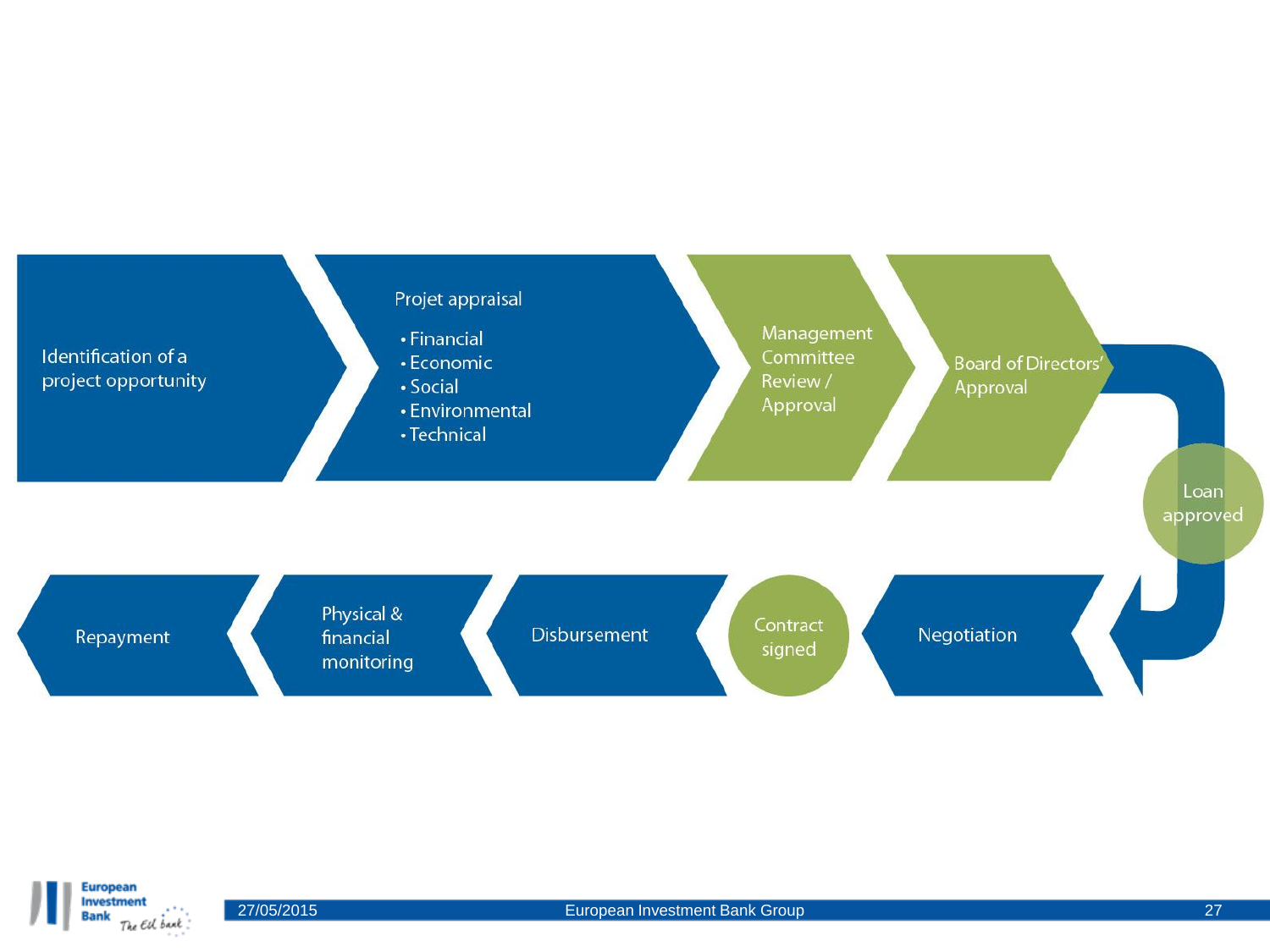

#### **Eligibility Criteria for the Support Facility**

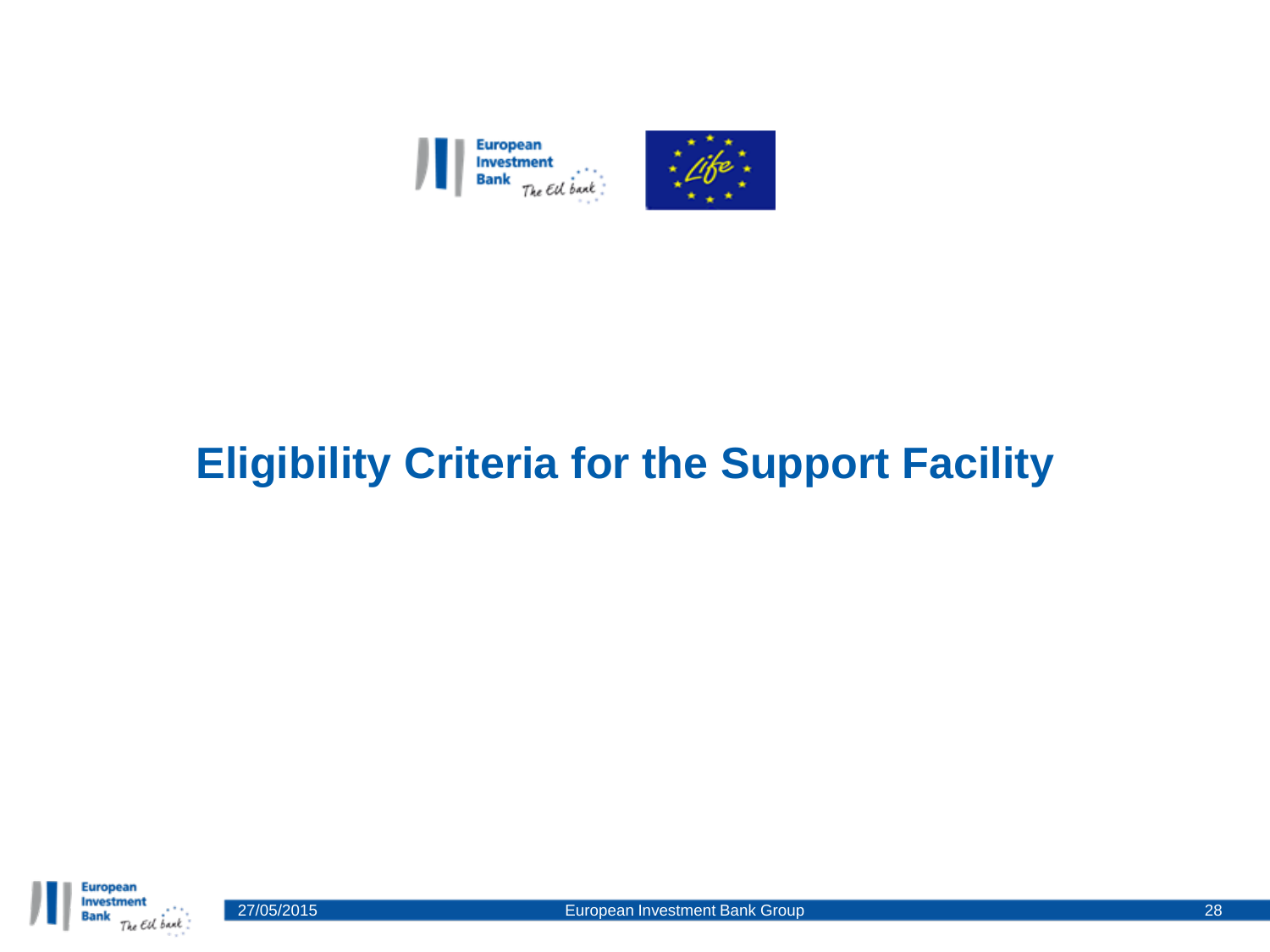- **The support and capacity building to be financed under the** support facility will be defined for each of the selected operation with the following objectives:
	- Ascertaining the **feasibility of the operation** considered for financing under the NCFF;
	- **Developing the capacity of the final recipient** to develop projects that are technically, commercially and financially sustainable;
	- **-** Guaranteeing the correct **reporting and monitoring** of the impacts on biodiversity, ecosystems and climate change adaptation of the underlying investments.
- Stage of considering to adjoin and determine the purposes of a support facility financing will depend on each project.